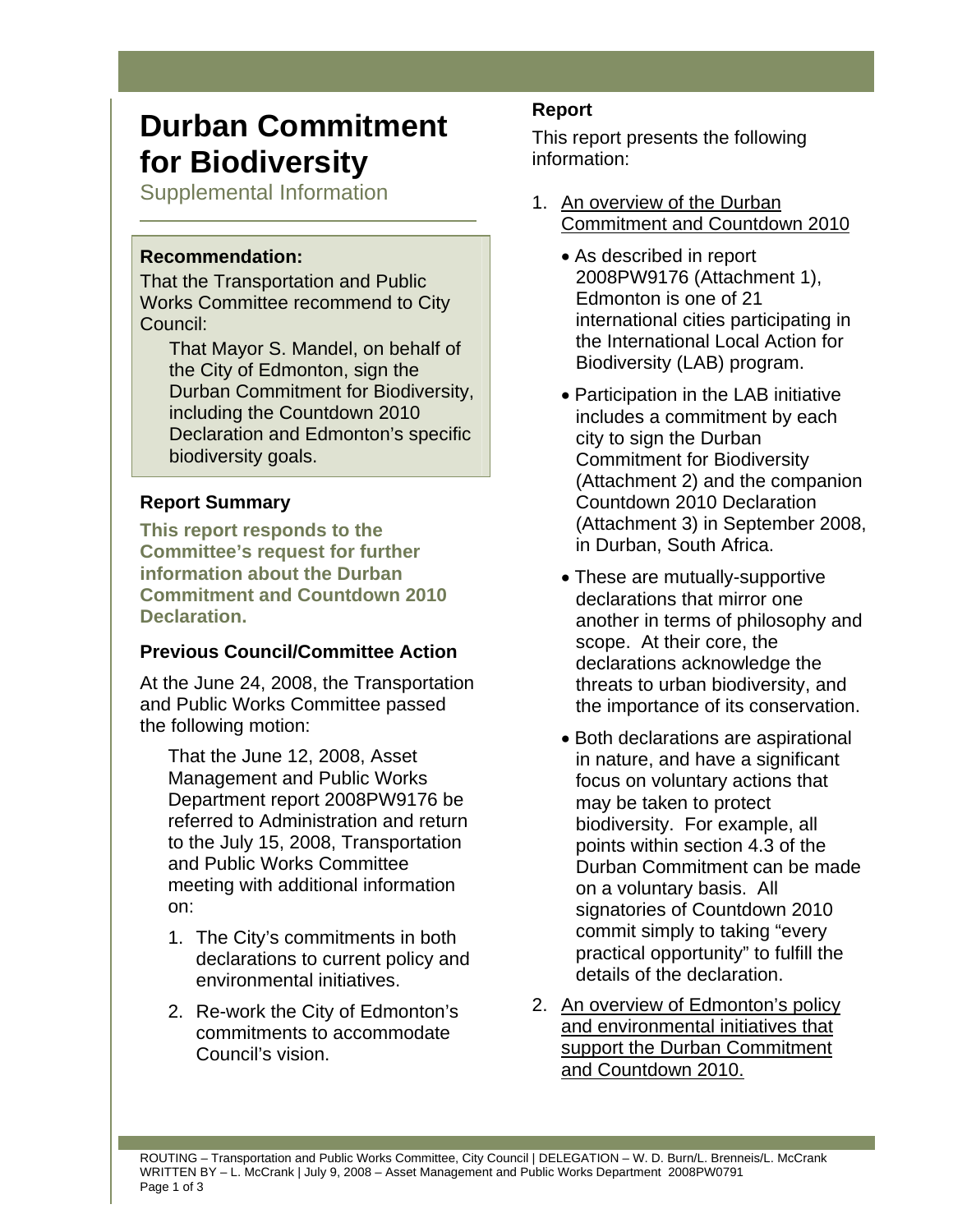#### **Durban Commitment for Biodiversity**

- As a leader in the conservation of biodiversity and natural areas, Edmonton currently exceeds all of the clauses listed in the Durban Commitment and Countdown 2010.
- No additional funding is required for the City to meet the commitments outlined in the declarations.
- Signing these declarations will position Edmonton as a global leader in supporting the highest standards of environmental preservation and sustainability.
- Because the City is dedicated to continual environmental improvement, as outlined in the Environmental Strategic Plan, it will continue to find new and better ways to conserve biodiversity.
- During the ICLEI World Congress in June 2009, Edmonton will be hosting meetings of LAB partner municipalities, in addition to delegates from around the world, and will be showcased as an environmental leader.
- Attachment 4 outlines how Edmonton currently fulfils and exceeds each of the clauses and provides an index summarizing the City's biodiversity-related policies, plans, and initiatives. For instance, the City currently exceeds these clauses in the Durban Commitment through the following means:
	- Clause 4.3.1: Natural Area Systems Policy, Municipal Development Plan, *Natural Connections* Strategic Plan
- Clause 4.3.2: Urban Parks Management Plan, Natural Area Management Plans
- Clause 4.3.4: Integrated Pest Management Policy, Enviso systems
- Clause 4.3.6: *EcoVision* Annual Report
- Clause 4.3.7: Natural Areas Advisory Committee, Environmental Advisory **Committee**
- 3. An overview of Edmonton's proposed biodiversity goals.
	- Through the process of signing the declarations, LAB cities are also invited to demonstrate local leadership by setting municipal goals or targets for biodiversity conservation.
	- The biodiversity targets listed in report 2008PW9176 have been reworked as less prescriptive biodiversity goals that accommodate Council's vision (Attachment 5).
	- These goals have already been identified in operating and capital budgets for 2008 and beyond.
	- Goal 1 will be achieved through the Natural Areas Reserve Fund, the Parkland Purchase Reserve Fund, and over the longer term, the Edmonton and Area Land Trust.
	- Goal 2 will be achieved through initiatives in Parks (i.e. Partners in Parks), Drainage Services (i.e. constructed wetlands), Recreation Facilities (i.e. John Janzen Nature Centre programs), and other biodiversity partner branches.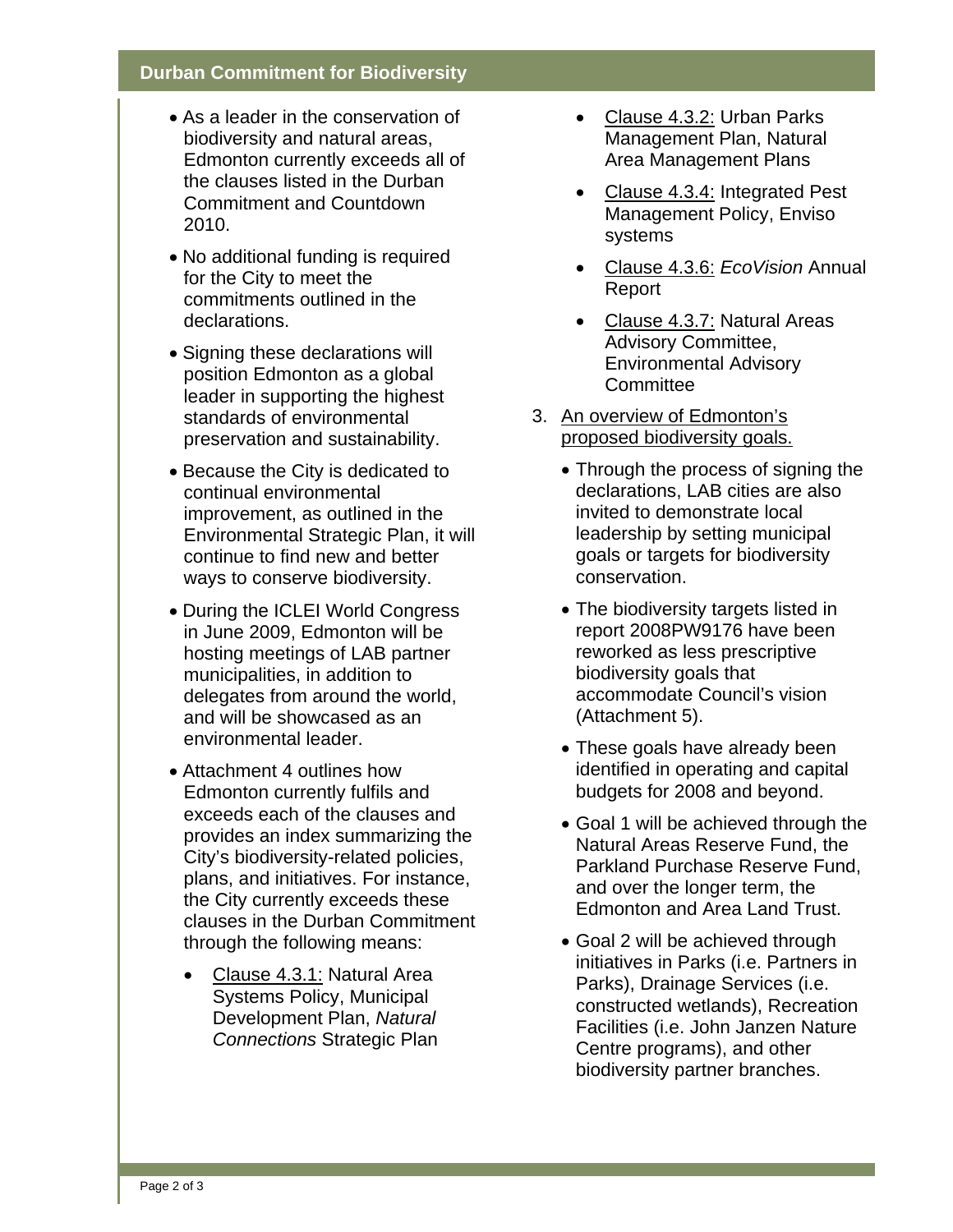# **Policy**

This recommendation complies with the Natural Area Systems Policy (C-531) and the Environmental Policy (C-512).

### **Focus Area**

This report relates to the focus area of Environment and the strategic issue of Healthy Ecosystem.

# **Public Consultation**

The biodiversity goals are a subset of a much larger project for which a broad and extensive consultative process was implemented. The goals were then developed based on input by the Natural Areas Advisory Committee (NAAC), which is comprised of seven citizens-atlarge, as well as representatives from the University of Alberta, the Wildlife Rehabilitation Society of Edmonton, Government of Alberta, and the Urban Development Institute.

### **Budget/Financial Implications**

No additional funding is required to meet the Durban Commitment, Countdown 2010, or Edmonton's biodiversity goals.

### **Justification of Recommendation**

Signing the Durban Commitment and Countdown 2010 and endorsement of the biodiversity goals affirms Edmonton's commitment to environmental excellence, and showcases the City as a global leader for the conservation of urban biodiversity.

### **Attachments**

- 1. Asset Management and Public Works Department report 2008PW9176
- 2. Durban Commitment for Biodiversity
- 3. Countdown 2010 Declaration
- 4. Edmonton's Biodiversity Policies and Initiatives
- 5. Edmonton's Biodiversity Goals

# **Others Approving this Report**

• J. Tustian, Deputy City Manager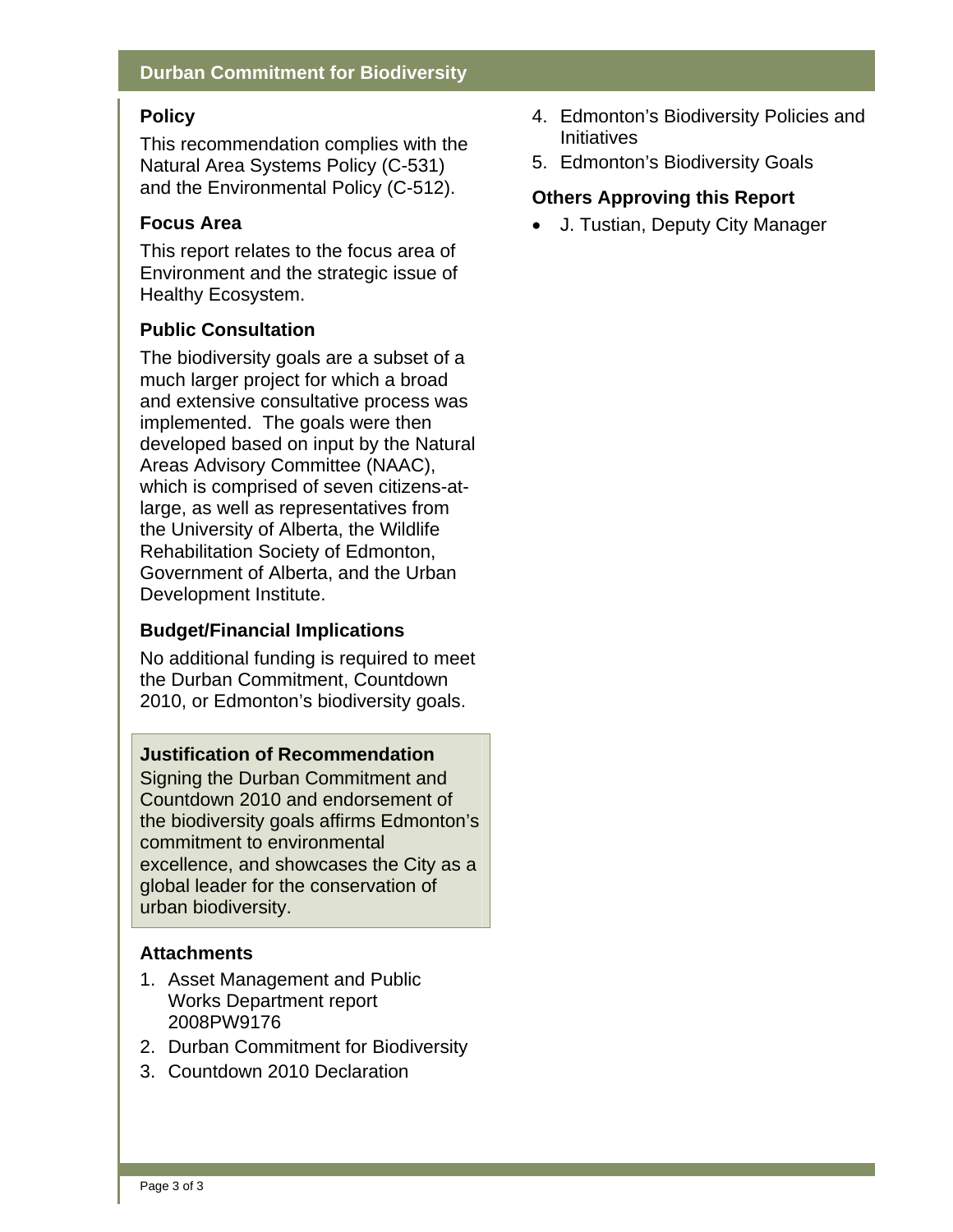F

1

6

### **Asset Management and Public Works Department Report 2008PW9176**

# **Durban Commitment** for Biodiversity

#### Recommendation:

That the Durban Commitment on Biodiversity, including the Countdown 2010 Declaration and Edmonton's specific biodiversity targets, be endorsed.

#### **Report Summary**

This report outlines Edmonton's commitment, as a member of the international Local Action for Biodiversity initiative, to endorse the Durban Commitment on Biodiversity, and by extension, the Countdown 2010 Declaration and Edmonton's specific blodiversity targets.

#### Report

This report presents:

- 1. An overview of Edmonton's commitments through the Local Action for Biodiversity initiative.
- 2. An overview of the Durban Commitment on Biodiversity.
- 3. An overview of the Countdown 2010 Declaration.
- 4. An overview of Edmonton's proposed biodiversity targets.
- 1. Local Action for Biodiversity
- Edmonton is one of 21 international cities participating in the Local Action for Biodiversity (LAB) program, an ICLEI (Local Governments for Sustainability) initiative to engage municipal governments in the conservation of urban biodiversity.
- Participation in the LAB initiative includes a commitment by each city to sign the Durban Commitment

(Commitment) on Biodiversity in September 2008, in Durban. South Africa. To date, eight of the 21 LAB cities have formally endorsed the Durban Commitment.

- 2. Durban Commitment on Biodiversity
- The Durban Commitment is a declaration that acknowledges threats to urban biodiversity and the importance of its protection. (See Attachment 1).
- Cities that endorse the Commitment declare their intention to conserve and enhance urban biodiversity and to integrate biodiversity considerations into governance and planning.
- Through endorsement of the Commitment, cities also express their support for the Countdown 2010 Declaration.
- 3. Countdown 2010 Declaration
- Countdown 2010 is an initiative of the International Union for Conservation of Nature (IUCN) with a target to halt or significantly reduce the loss of global biodiversity by 2010. (See Attachment 2).
- Cities that endorse the Countdown 2010 Declaration commit both to supporting this global target and to setting their own local targets to conserve biodiversity.
- 4. Edmonton's Biodiversity Targets The following local biodiversity targets are proposed for Edmonton:

By 2015, the City of Edmonton. working with our partners will:

1. Secure ten significant natural areas that contribute to the citywide ecological network.

**STATISTICS** 

ROUT NG - Transportation and Public Works Committee | DELEGATION - W. D. BurnA., Bronnels/G. Pearsell<br>WRITTEN BY - L. McCrank | June 12, 2008 - Asset Management and Public Works Dapartment 2008PW9176 Page 1 of 2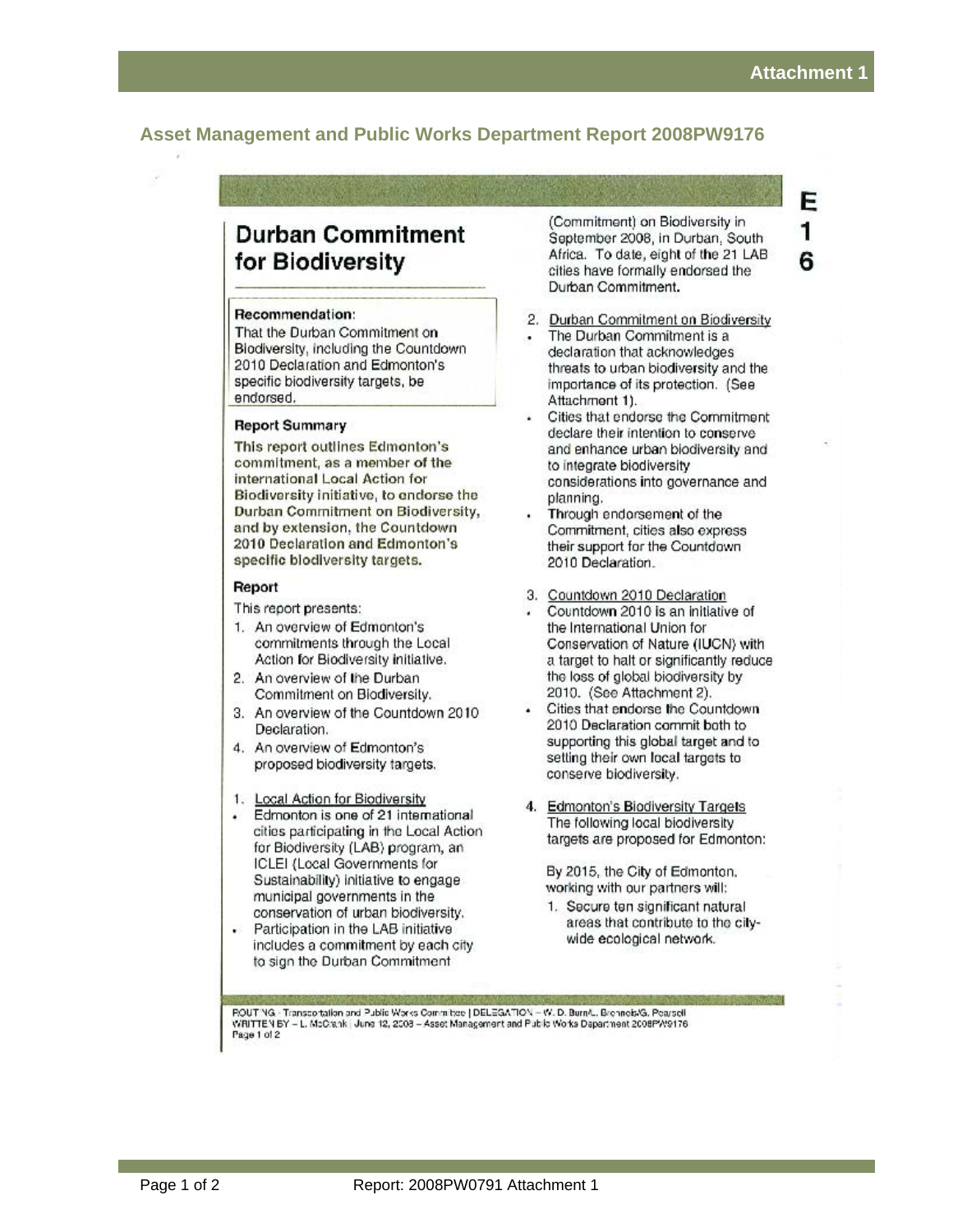#### **Durban Commitment for Biodiversity**

the ecological network, and foster a culture of stewardship. (See Attachment 3).

#### Policy

This recommendation complies with the Natural Areas Systems Policy (C-531) and the Environmental Policy (C-512).

#### **Focus Area**

This report relates to the focus area of 'Environment' and the strategic issue of 'Healthy Ecosystem.'

#### **Public Consultation**

The Natural Areas Advisory Committee (NAAC) provided extensive input into the development of Edmonton's biodiversity targets. The NAAC is comprised of seven citizens at large, as well as representatives from the University of Alberta, the Wildlife Rehabilitation Society of Edmonton, Government of Alberta, and the Urban Development Institute.

#### **Budget/Financial Implications**

Funding needed to meet Edmonton's biodiversity targets will be acquired through the annual budgeting process between 2009 and 2015.

#### **Justification of Recommendation**

The endorsement of the Durban Commitment for Biodiversity fulfills one of Edmonton's commitments as a member of the Local Action for Biodiversity initiative.

#### **Attachments**

- 1. Durban Commitment: Local Governments for Biodiversity
- 2. Countdown 2010 Declaration
- 3. Edmonton's Biodiversity Targets

#### **Others Approving this Report**

J. Tustian, Deputy City Manager, ٠ Deputy City Manager's Office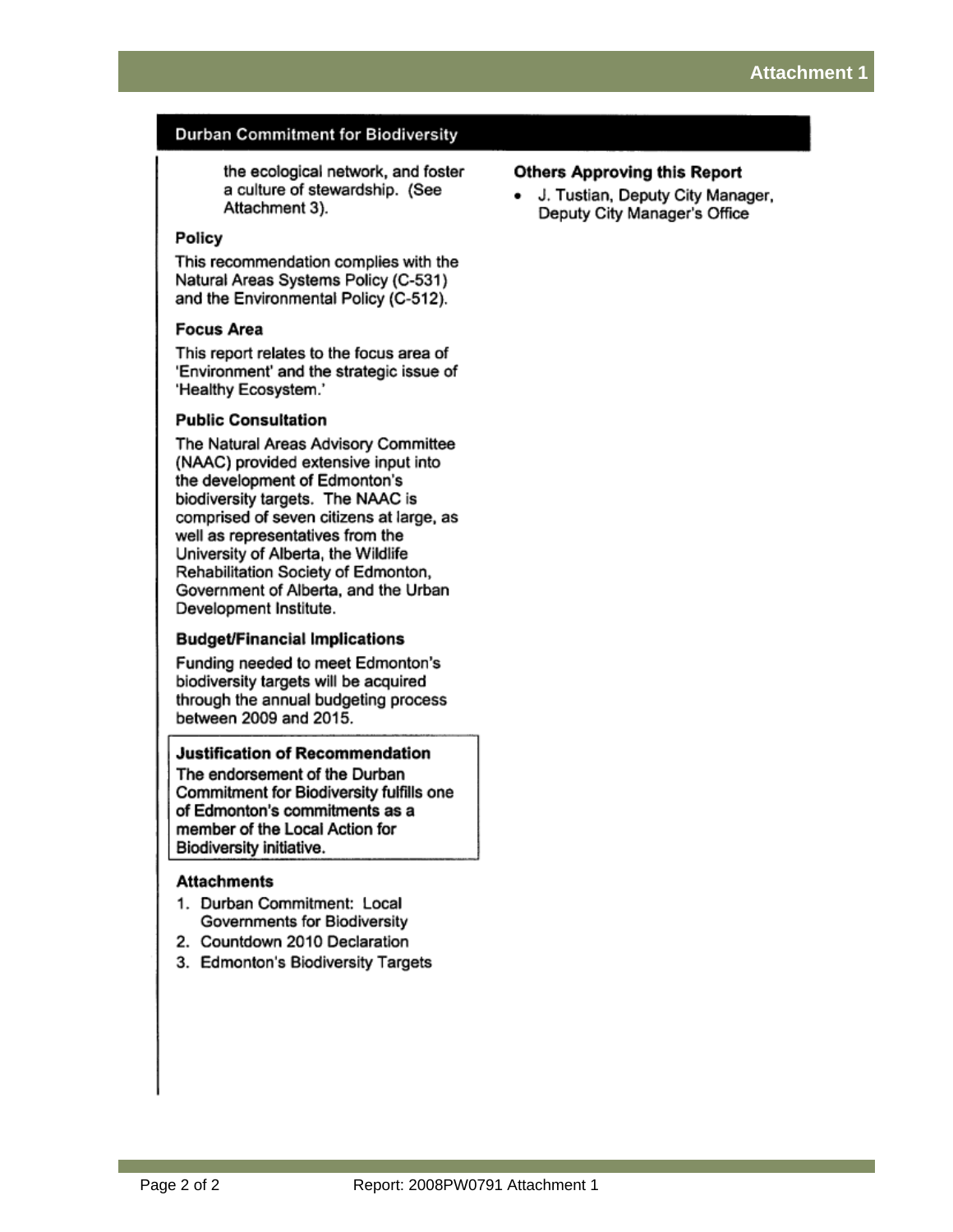### **Durban Commitment for Biodiversity**

**The Durban Commitment: Local Governments for Biodiversity** was developed, founded and signed by 21 Local Action for Biodiversity Local Governments:

- Barcelona City Council (Spain)
- City of Amsterdam (Netherlands)
- City of Bonn (Germany)
- City of Cape Town (South Africa)
- City of Curitiba (Brazil)
- City of Edmonton (Canada)
- City of Johannesburg (South Africa)
- City of Joondalup (Australia)
- City of Nagoya (Japan)
- City of Tilburg (Netherlands)
- City of Zagreb (Croatia)
- eThekwini Municipality (South Africa)
- Ekurhuleni Metropolitan Municipality (South Africa)
- Île de France (France)
- King County (U.S.A)
- Leicester City Council (England)
- Liverpool City Council (Australia)
- Municipality of Walvis Bay (Namibia)
- São Paulo City Hall (Brazil)
- Seoul Metropolitan Government (South Korea)
- Waitakere City Council (New Zealand)

as a commitment and model by local government, for local government and the communities they serve, to protect and enhance biodiversity at the local level.

**1. By signing this Commitment**, **City of Edmonton** joins these leading local governments from across the world as a partner and we acknowledge accountability and responsibility for the health and well-being of our communities through protecting, sustainably utilizing and managing biodiversity and recognizing its role as the foundation of our existence.

This Commitment recognizes that biodiversity is the variety of life on earth on which human well-being is dependent and that biodiversity provides ecosystem services that underpin all of our community's needs. Furthermore, it recognizes that the value of biodiversity is multi-faceted—including ecological, economic, tourism, recreational, environmental, heritage, stewardship, spiritual, intrinsic, medicinal, nutritional, health, educational, scientific, cultural and social dimensions.

### **2. Through signing this Commitment we acknowledge that:**

2.1 Biodiversity is increasingly under pressure with unprecedented rates of loss due to human activities including the over-consumption of natural resources;

2.2 Increasing global trends towards urbanization are placing increased direct pressure on biodiversity at both the local area level and globally through increased resource consumption and ecological footprints;

2.3 The impacts of climate change on biodiversity pattern and process will be significant and therefore we need to build appropriate programmes to address, mitigate and adapt to these changes;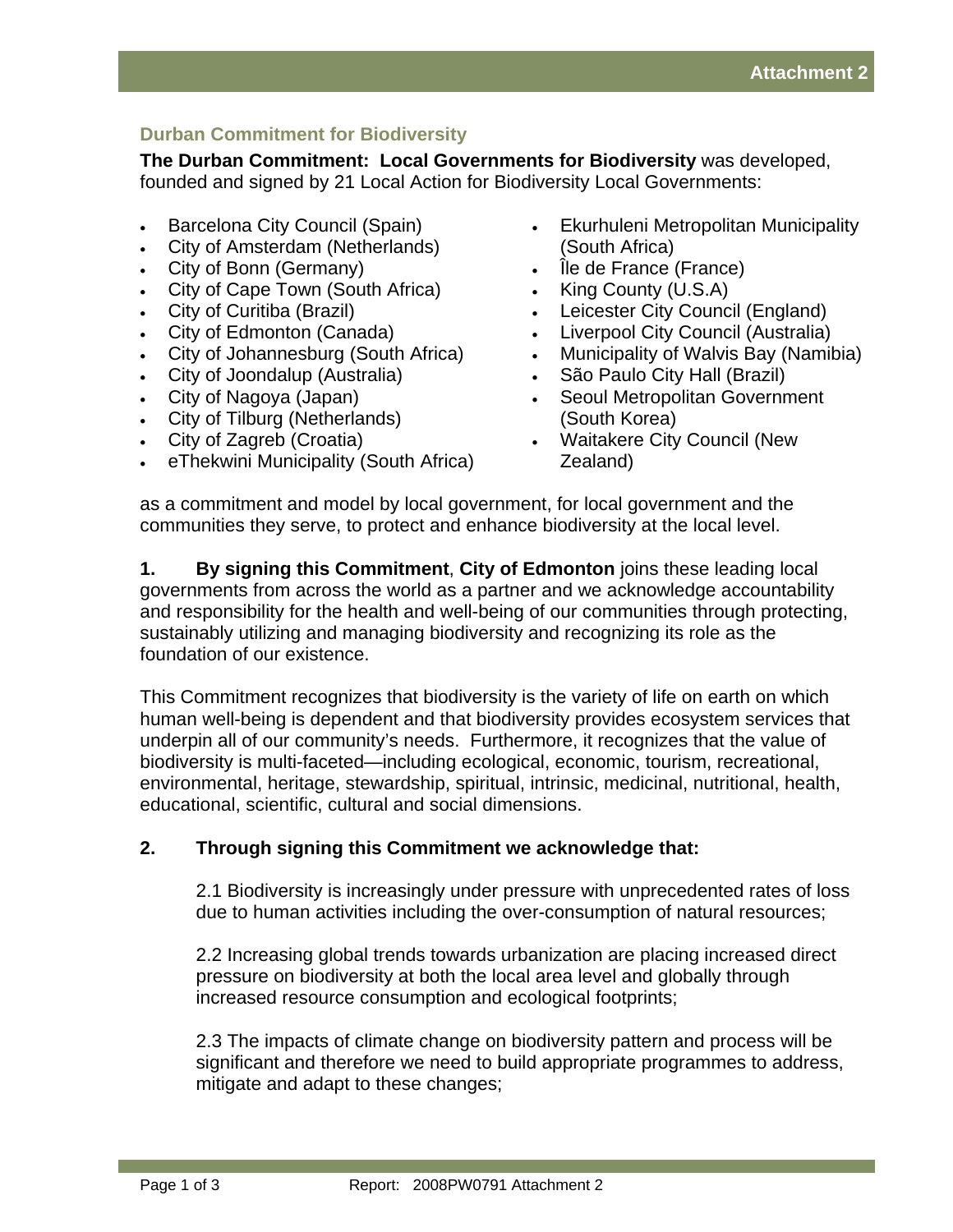2.4 Future sustainable development and human well-being are dependent on our ability to meet the biodiversity challenges we face;

2.5 Ecosystem services can play an important role in poverty alleviation and as a result the consequences of biodiversity loss and ecosystem disruption are harshest for the poor;

2.6 It is our collective responsibility to reverse the current trends of biodiversity loss; and

2.7 Local government, which works most closely with communities and biodiversity, has a critical role and responsibility (globally, nationally and locally) to ensure that biodiversity is conserved, protected, restored and sustainably used for the benefit of current and future generations.

**3. By signing this Commitment** we commit to promoting, increasing and enhancing biodiversity within our administrative area and recognize that our ecological footprint extends beyond our administrative area: we will therefore integrate biodiversity considerations into all aspects of our governance and development planning.

### **4. By signing this Commitment we declare our intention to:**

4.1 Regularly publish *biodiversity reports* on the state of biodiversity within our administrative area and our progress in protecting biodiversity, which will stand as public record;

4.2 Contribute towards the formulation of globally relevant local authority biodiversity good practice guidelines;

4.3 Develop and implement a long-term local *biodiversity strategy* for our administrative area and governance practices, which will address, for example:

4.3.1 The consideration of biodiversity in all aspects of local planning including, amongst other things: land-use planning, mobility planning, economic development planning, and conservation planning;

4.3.2 The management of natural areas and green spaces, including the restoration and rehabilitation of degraded natural areas and the control of invasive species;

4.3.3 The provision of municipal services, including fresh and waste water treatment, energy generation and housing;

4.3.4 Public procurement strategies, including purchasing of eco-certified goods and services and the ban of hazardous products;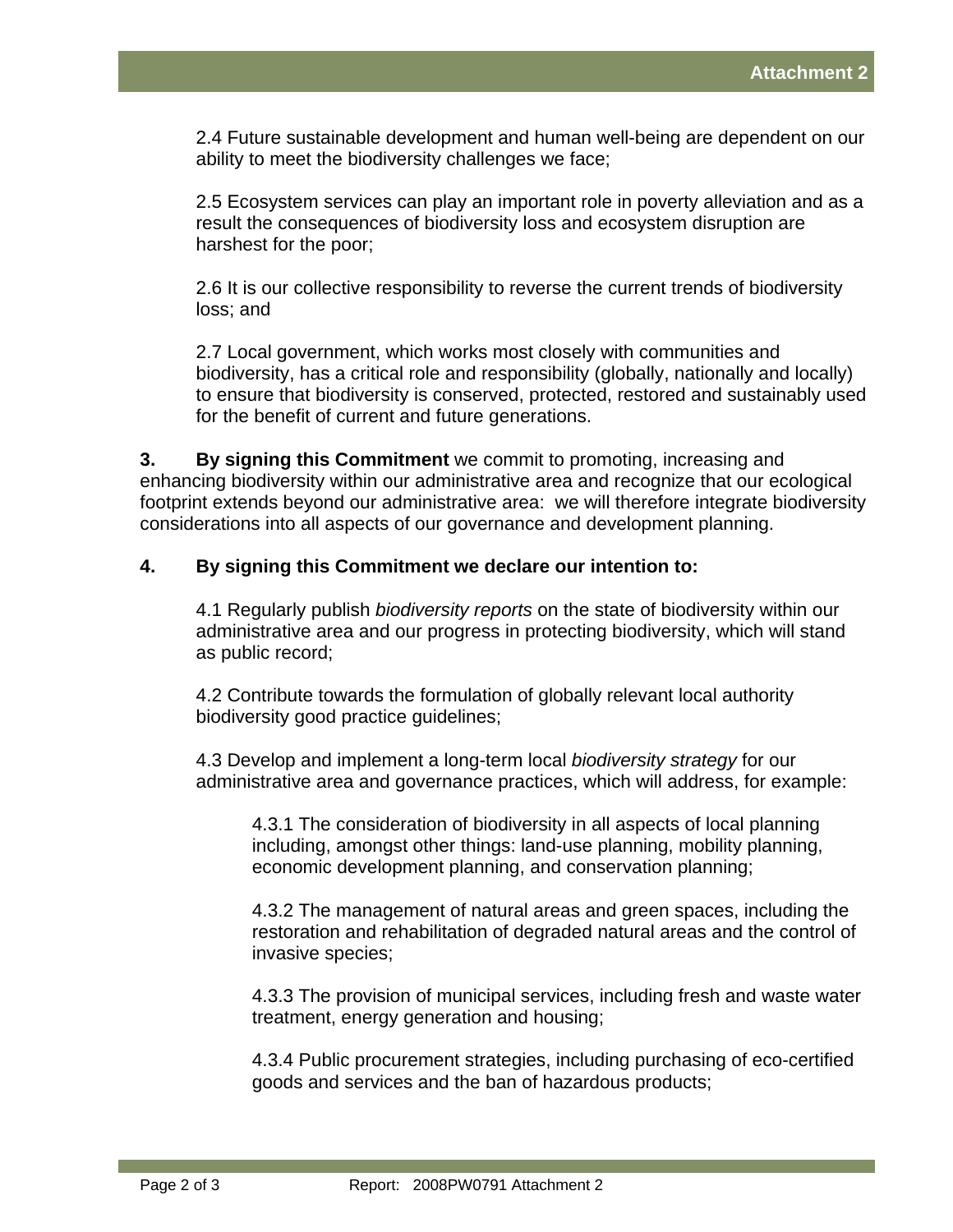4.3.5 Social development including poverty alleviation and job creation;

4.3.6 Awareness-raising of the value of biodiversity and the need for its protection in all sectors of society;

4.3.7 Stakeholder participation in all relevant aspects of local biodiversity governance; and

4.3.8 The inclusion of biodiversity in city partnerships and cooperation projects with public and private partners.

4.4 Remain committed to ongoing implementation of that long-term local *biodiversity strategy* through the enactment of guiding policies;

4.5 Actively engage with, and ensure participation and involvement of all stakeholders; and

4.6 Actively participate in the ICLEI Local Action for Biodiversity Initiative as the global network of local governments for biodiversity.

**5. As a local government, we support** efforts to promote greater recognition by national governments and international bodies of the critical role local government plays in protecting biodiversity at the local and global level. We recognize our own role within the global environment and by signing this Commitment we entrench our dedication to global biodiversity. We recognize the need to contribute actively to the implementation of the objectives of the United Nations Convention on Biological Diversity and the objectives of the 2010 biodiversity target, adopted at the 2002 World Summit on Sustainable Development and a part of the Millennium Development Goals, aimed at reducing the rate of loss of biodiversity on our planet. We entrench our dedication to global biodiversity by becoming a formal partner to Countdown 2010 (if not already a partner) and by signing the Countdown 2010 Declaration, thereby committing to its targets, goals, objectives and principles.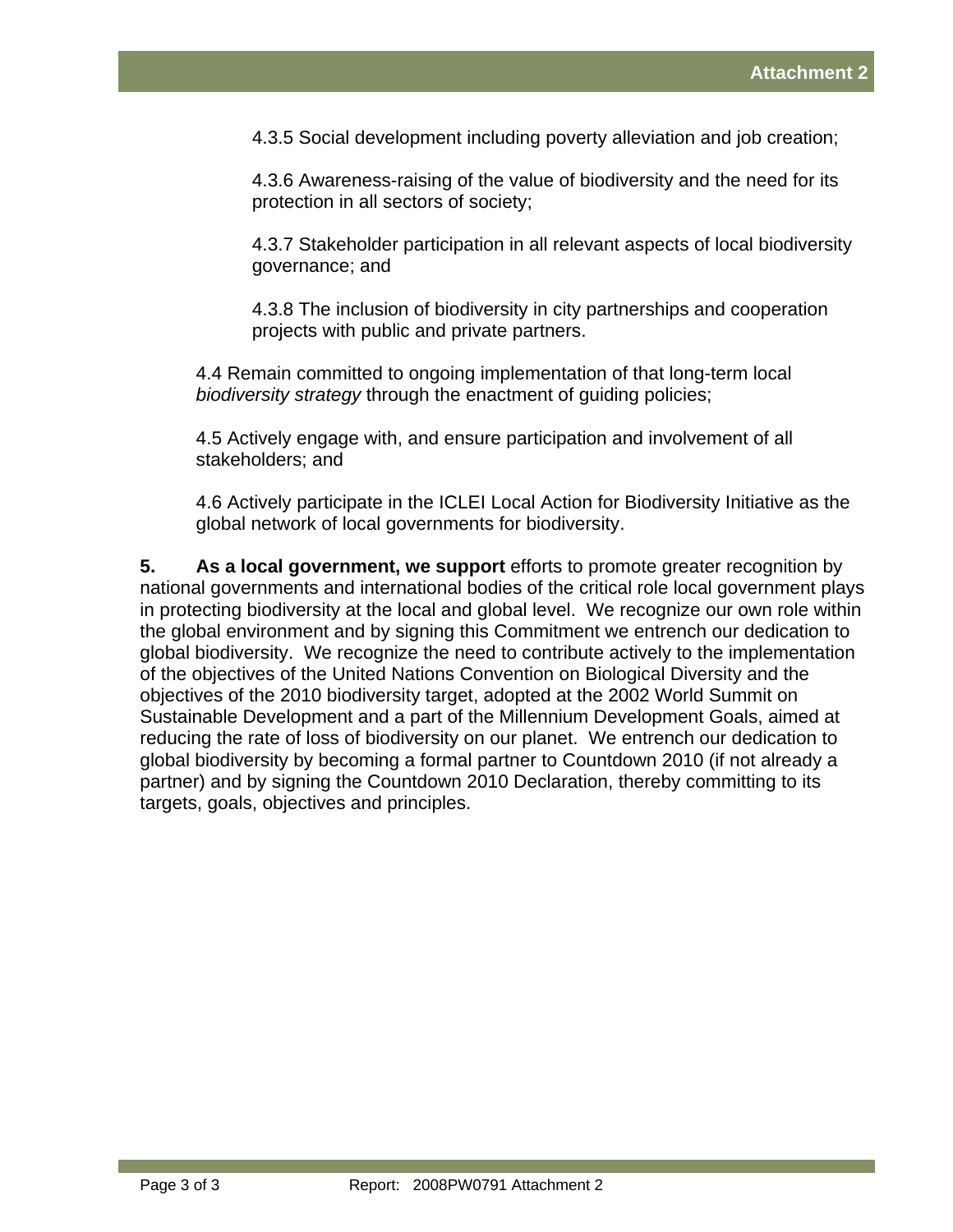#### **Countdown 2010 Declaration**

Biodiversity - the web of life on earth - is essential to the quality of human well-being, and it is a crucial element in sustaining the social, economic and spiritual dimension of all societies worldwide. Yet, biodiversity continues to decline. Political commitments have been made to stop this trend by 2010. Further steps need to be taken to honour this commitment and to translate it into action.

#### **We the undersigned will take every practical opportunity to:**

**Support** the commitments to halt or significantly reduce the current rate of biodiversity loss by 2010, made by:

- World Environment Ministers in the Hague Ministerial Declaration of the Conference of Parties to the Convention on Biological Diversity in the Netherlands 2002;
- World Heads of State in the Plan of Implementation at the United Nations World Summit on Sustainable Development in Johannesburg, South Africa in 2002;
- World Heads of State in the United Nations World Summit Outcome in New York 2005;
- a number of biodiversity related conventions and regional processes since 2001.

**Encourage** decision makers at all levels, in both the public and the private sector, to contribute to these commitments and to:

- Increase public awareness and participation for biodiversity conservation, including the promotion of exemplary activities towards the 2010 biodiversity target;
- Better integrate biodiversity considerations into all relevant sectors of public policy and economy;
- Undertake serious efforts to adapt human activities to the needs of natural systems;
- Support the development of suitable monitoring and indicator tools to assess the state of biodiversity.

**Commit** ourselves to encourage and assist decision makers and societies in achieving the 2010 biodiversity target, notably through:

- Actively promoting Countdown 2010 to focus attention and mobilise resources for achieving the 2010 biodiversity target;
- Significantly reducing our own impact on biodiversity.

**In particular**, we will: (*insert local biodiversity target(s) here*)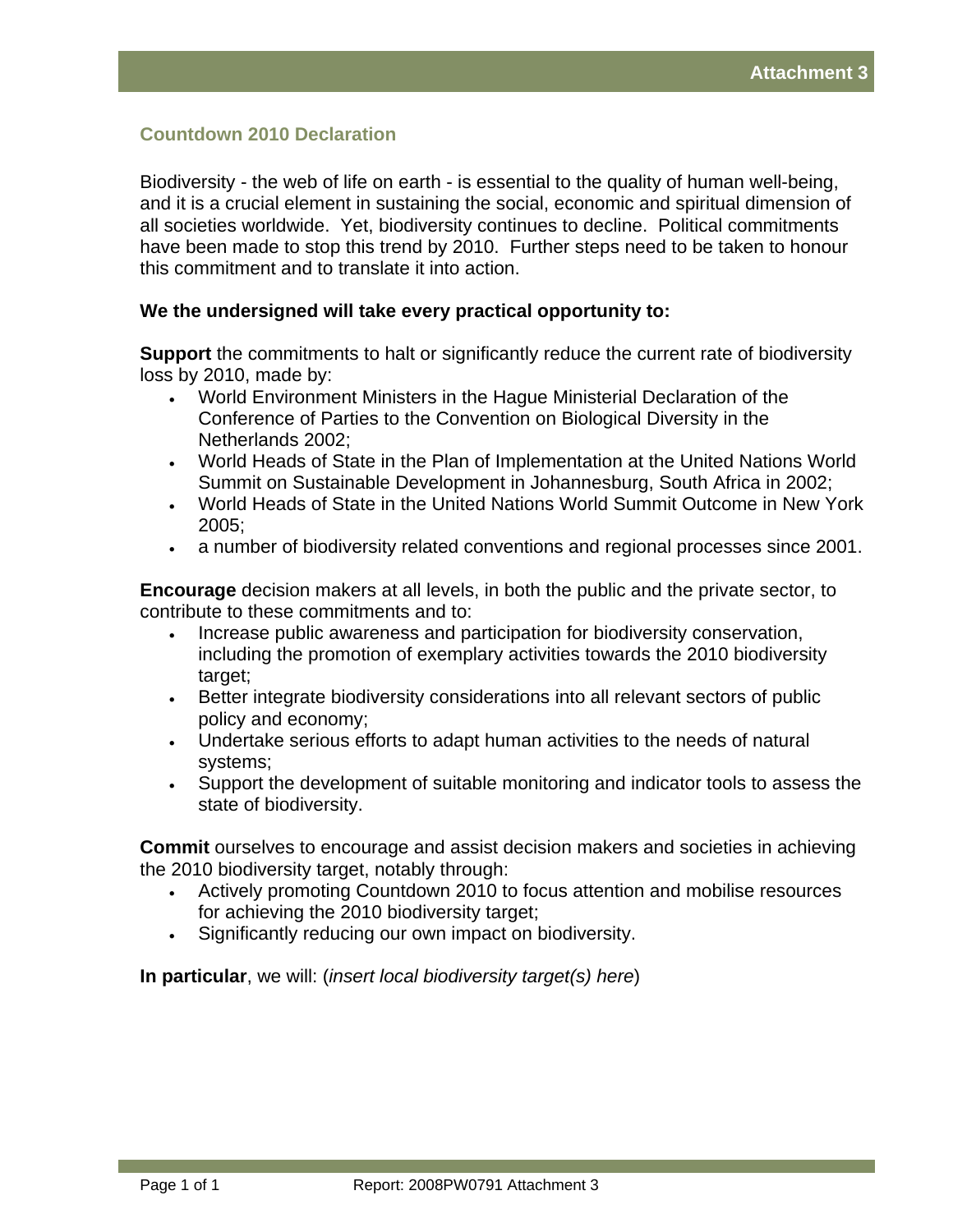| The Durban Commitment                                                                                                                                                                                                                                                                                                                                                                                                                                                                                                                 | How does Edmonton satisfy this<br>commitment?                                                                                                                                                                                                                                                                               |
|---------------------------------------------------------------------------------------------------------------------------------------------------------------------------------------------------------------------------------------------------------------------------------------------------------------------------------------------------------------------------------------------------------------------------------------------------------------------------------------------------------------------------------------|-----------------------------------------------------------------------------------------------------------------------------------------------------------------------------------------------------------------------------------------------------------------------------------------------------------------------------|
| these leading local governments from across the<br>world as a partner and we acknowledge<br>accountability and responsibility for the health and<br>well-being of our communities through protecting,<br>sustainably utilizing and managing biodiversity and<br>recognizing its role as the foundation of our<br>existence.                                                                                                                                                                                                           | Edmonton recognizes that a healthy, biodiverse<br>ecosystem is the foundation of a sustainable city.<br>Through many plans, policies, and initiatives<br>(outlined below), the City has demonstrated its<br>commitment to protecting and improving<br>environmental quality, including the conservation of<br>biodiversity. |
| This Commitment recognizes that biodiversity is the<br>variety of life on earth on which human well-being is<br>dependent and that biodiversity provides ecosystem<br>services that underpin all of our community's needs.<br>Furthermore, it recognizes that the value of<br>biodiversity is multi-faceted - including ecological,<br>economic, tourism, recreational, environmental,<br>heritage, stewardship, spiritual, intrinsic, medicinal,<br>nutritional, health, educational, scientific, cultural<br>and social dimensions. |                                                                                                                                                                                                                                                                                                                             |
| 2. Through signing this Commitment we<br>acknowledge that:                                                                                                                                                                                                                                                                                                                                                                                                                                                                            |                                                                                                                                                                                                                                                                                                                             |
| 2.1 Biodiversity is increasingly under pressure with<br>unprecedented rates of loss due to human activities<br>including the over-consumption of natural<br>resources;                                                                                                                                                                                                                                                                                                                                                                |                                                                                                                                                                                                                                                                                                                             |
| 2.2 Increasing global trends towards urbanization<br>are placing increased direct pressure on biodiversity<br>at both the local area level and globally through<br>increased resource consumption and ecological<br>footprints;                                                                                                                                                                                                                                                                                                       |                                                                                                                                                                                                                                                                                                                             |
| 2.3 The impacts of climate change on biodiversity<br>pattern and process will be significant and therefore<br>we need to build appropriate programmes to<br>address, mitigate and adapt to these changes;                                                                                                                                                                                                                                                                                                                             |                                                                                                                                                                                                                                                                                                                             |
| 2.4 Future sustainable development and human<br>well-being are dependent on our ability to meet the<br>biodiversity challenges we face;                                                                                                                                                                                                                                                                                                                                                                                               |                                                                                                                                                                                                                                                                                                                             |
| 2.5 Ecosystem services can play an important role                                                                                                                                                                                                                                                                                                                                                                                                                                                                                     |                                                                                                                                                                                                                                                                                                                             |

# **Edmonton's Biodiversity Policies and Initiatives**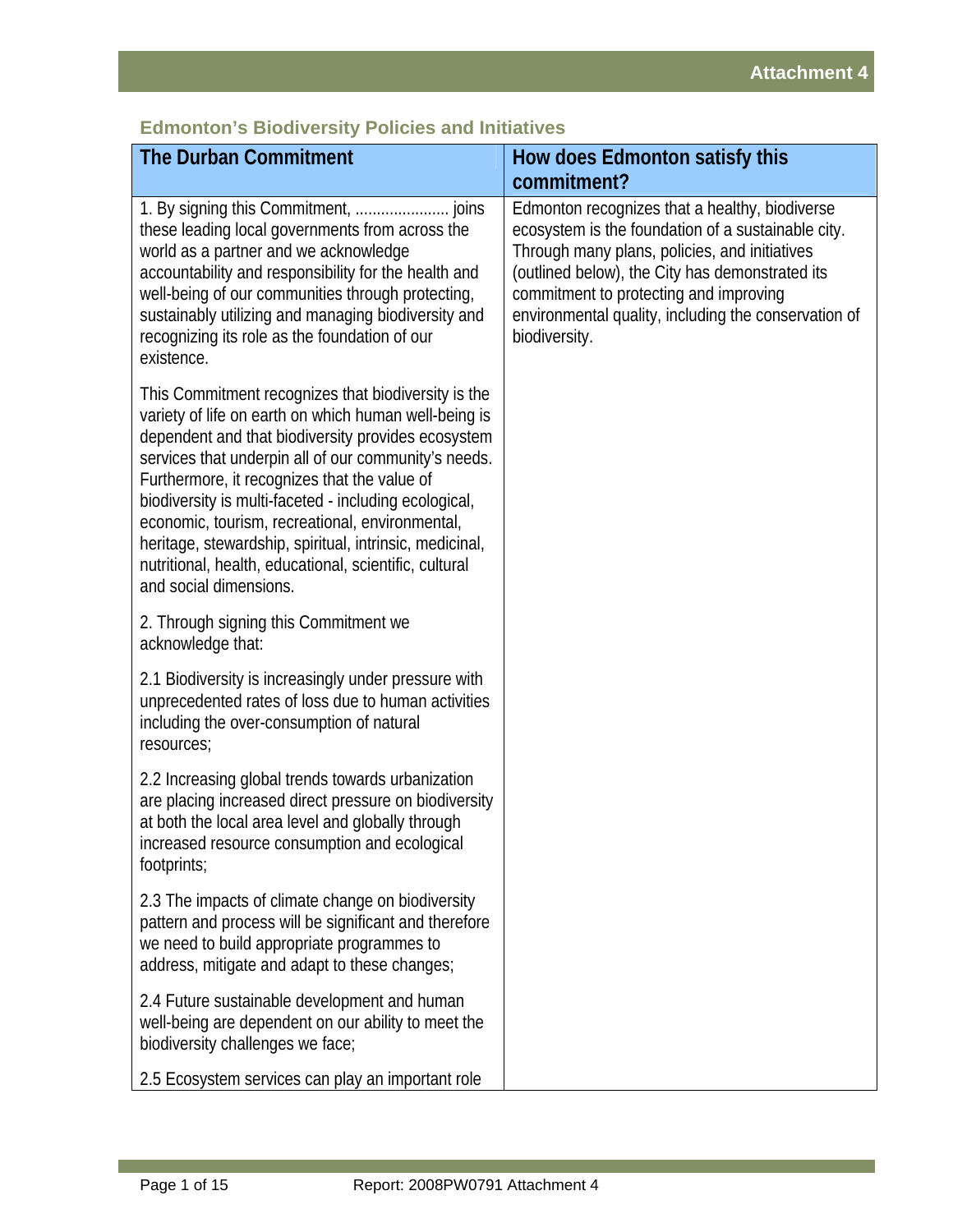# **Attachment 4**

| The Durban Commitment                                                                                                                                                                                                                                                                                                                                 | How does Edmonton satisfy this                                                                                                                                                                                                                                                                                                                                                                                                |
|-------------------------------------------------------------------------------------------------------------------------------------------------------------------------------------------------------------------------------------------------------------------------------------------------------------------------------------------------------|-------------------------------------------------------------------------------------------------------------------------------------------------------------------------------------------------------------------------------------------------------------------------------------------------------------------------------------------------------------------------------------------------------------------------------|
|                                                                                                                                                                                                                                                                                                                                                       | commitment?                                                                                                                                                                                                                                                                                                                                                                                                                   |
| in poverty alleviation and as a result the<br>consequences of biodiversity loss and ecosystem<br>disruption are harshest for the poor;                                                                                                                                                                                                                |                                                                                                                                                                                                                                                                                                                                                                                                                               |
| 2.6 It is our collective responsibility to reverse the<br>current trends of biodiversity loss; and                                                                                                                                                                                                                                                    |                                                                                                                                                                                                                                                                                                                                                                                                                               |
| 2.7 Local government, which works most closely<br>with communities and biodiversity, has a critical role<br>and responsibility (globally, nationally and locally) to<br>ensure that biodiversity is conserved, protected,<br>restored and sustainably used for the benefit of<br>current and future generations.                                      |                                                                                                                                                                                                                                                                                                                                                                                                                               |
| 3. By signing this Commitment we commit to<br>promoting, increasing and enhancing biodiversity<br>within our administrative area and recognize that<br>our ecological footprint extends beyond our<br>administrative area: we will therefore integrate<br>biodiversity considerations into all aspects of our<br>governance and development planning. | The following policies, plans, and initiatives<br>integrate biodiversity considerations into<br>Edmonton's governance and planning:<br>Natural Area Systems Policy (C531)<br>Environmental Policy (C512)<br>$\bullet$<br><b>City Council Focus Areas</b><br>$\bullet$<br>Municipal Development Plan<br>$\bullet$<br>Environmental Strategic Plan<br>$\bullet$<br>Natural Connections Strategic Plan                           |
| 4. By signing this Commitment we declare our<br>intention to:                                                                                                                                                                                                                                                                                         |                                                                                                                                                                                                                                                                                                                                                                                                                               |
| 4.1 Regularly publish <i>biodiversity reports</i> on the<br>state of biodiversity within our administrative area<br>and our progress in protecting biodiversity, which<br>will stand as public record;                                                                                                                                                | Edmonton's progress in protecting biodiversity is<br>regularly monitored and reported on through the<br>EcoVision Annual Reports.                                                                                                                                                                                                                                                                                             |
| 4.2 Contribute towards the formulation of globally<br>relevant local authority biodiversity good practice<br>guidelines;                                                                                                                                                                                                                              | Edmonton shares its biodiversity best practices on a<br>global scale through:<br>The products of the Local Action for Biodiversity<br>initiative will be shared with a global audience:<br>Biodiversity Report, Biodiversity Action Plan and<br><b>Biodiversity Demonstration Projects</b><br>Ecological Design Reports and Natural Area<br>$\bullet$<br>Management Plans are available to interested<br>parties upon request |
| 4.3 Develop and implement a long-term local<br>biodiversity strategy for our administrative area and<br>governance practices, which will address, for<br>example:                                                                                                                                                                                     | Edmonton's long-term local biodiversity strategy is<br>captured in:<br><b>Natural Connections Strategic Plan</b><br>Local Action for Biodiversity: Biodiversity Action<br>$\bullet$<br>Plan<br><b>Environmental Strategic Plan</b>                                                                                                                                                                                            |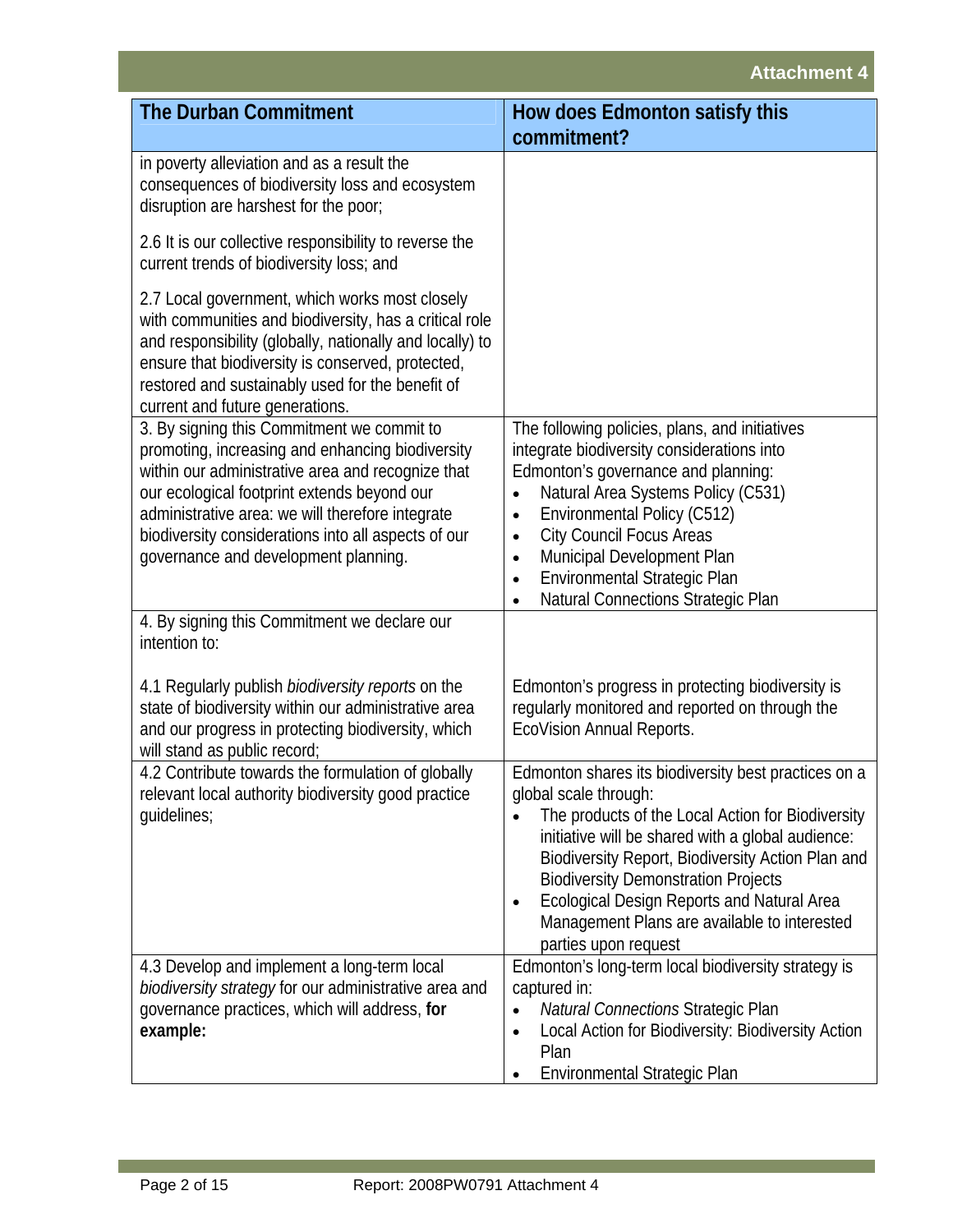| <b>The Durban Commitment</b>                                                                                                                                                                                       | How does Edmonton satisfy this                                                                                                                                                                                                                                                                                                                                                                                                                                                                                                       |
|--------------------------------------------------------------------------------------------------------------------------------------------------------------------------------------------------------------------|--------------------------------------------------------------------------------------------------------------------------------------------------------------------------------------------------------------------------------------------------------------------------------------------------------------------------------------------------------------------------------------------------------------------------------------------------------------------------------------------------------------------------------------|
|                                                                                                                                                                                                                    | commitment?                                                                                                                                                                                                                                                                                                                                                                                                                                                                                                                          |
| 4.3.1 The consideration of biodiversity in all aspects<br>of local planning including, amongst other things:<br>land-use planning, mobility planning, economic<br>development planning, and conservation planning; | Biodiversity considerations are incorporated into<br>local planning through the following policies, plans,<br>and initiatives:<br>Natural Area Systems Policy<br>$\bullet$<br><b>Environmental Policy</b><br>$\bullet$<br><b>City Council Focus Areas</b><br>$\bullet$<br>Municipal Development Plan<br>$\bullet$<br><b>Transportation Master Plan</b><br>$\bullet$<br>Corporate Business Plan<br>$\bullet$<br><b>Natural Connections Strategic Plan</b><br>$\bullet$<br>Environmental Strategic Plan<br>$\bullet$                   |
| 4.3.2 The management of natural areas and green<br>spaces, including the restoration and rehabilitation<br>of degraded natural areas and the control of<br>invasive species;                                       | Edmonton manages biodiversity in its natural areas<br>and green spaces through the following plans and<br>initiatives:<br>Urban Parks Management Plan<br>$\bullet$<br>Natural Area Management Plans<br>$\bullet$<br>Natural Connections Strategic Plan<br>$\bullet$<br>Naturalization of constructed wetlands<br>$\bullet$<br>Partners in Parks naturalization and planting<br>initiatives<br><b>Good Growing Neighbours</b><br>$\bullet$<br><b>Exotic Forest Pest Survey</b><br>$\bullet$<br>Neighbourhood Park Development Program |
| 4.3.3 The provision of municipal services, including<br>fresh and waste water treatment, energy generation<br>and housing;                                                                                         | Edmonton considers biodiversity in its provision of<br>municipal services, through:<br>Environmental Strategic Plan<br>$\bullet$<br>Enviso Environmental Management Systems                                                                                                                                                                                                                                                                                                                                                          |
| 4.3.4 Public procurement strategies, including<br>purchasing of eco-certified goods and services and<br>the ban of hazardous products;                                                                             | Edmonton is continually reducing its reliance on<br>hazardous products through:<br>Enviso Environmental Management Systems<br>$\bullet$<br><b>Good Growing Neighbours</b><br>$\bullet$<br>Integrated Pest Management Policy (C501)                                                                                                                                                                                                                                                                                                   |
| 4.3.5 Social development including poverty<br>alleviation and job creation;                                                                                                                                        | Several of Edmonton's biodiversity initiatives<br>contribute to social development and community-<br>building:<br>Partners in Parks planting events and support<br>for community gardens<br>Master Naturalist program and other<br>$\bullet$<br>naturalization-related outreach<br>Educational programs offered by Recreation<br>$\bullet$<br>Facilities (i.e. John Janzen Nature Centre,<br>Valley Zoo)                                                                                                                             |
| 4.3.6 Awareness-raising of the value of biodiversity                                                                                                                                                               | Edmonton builds awareness about biodiversity                                                                                                                                                                                                                                                                                                                                                                                                                                                                                         |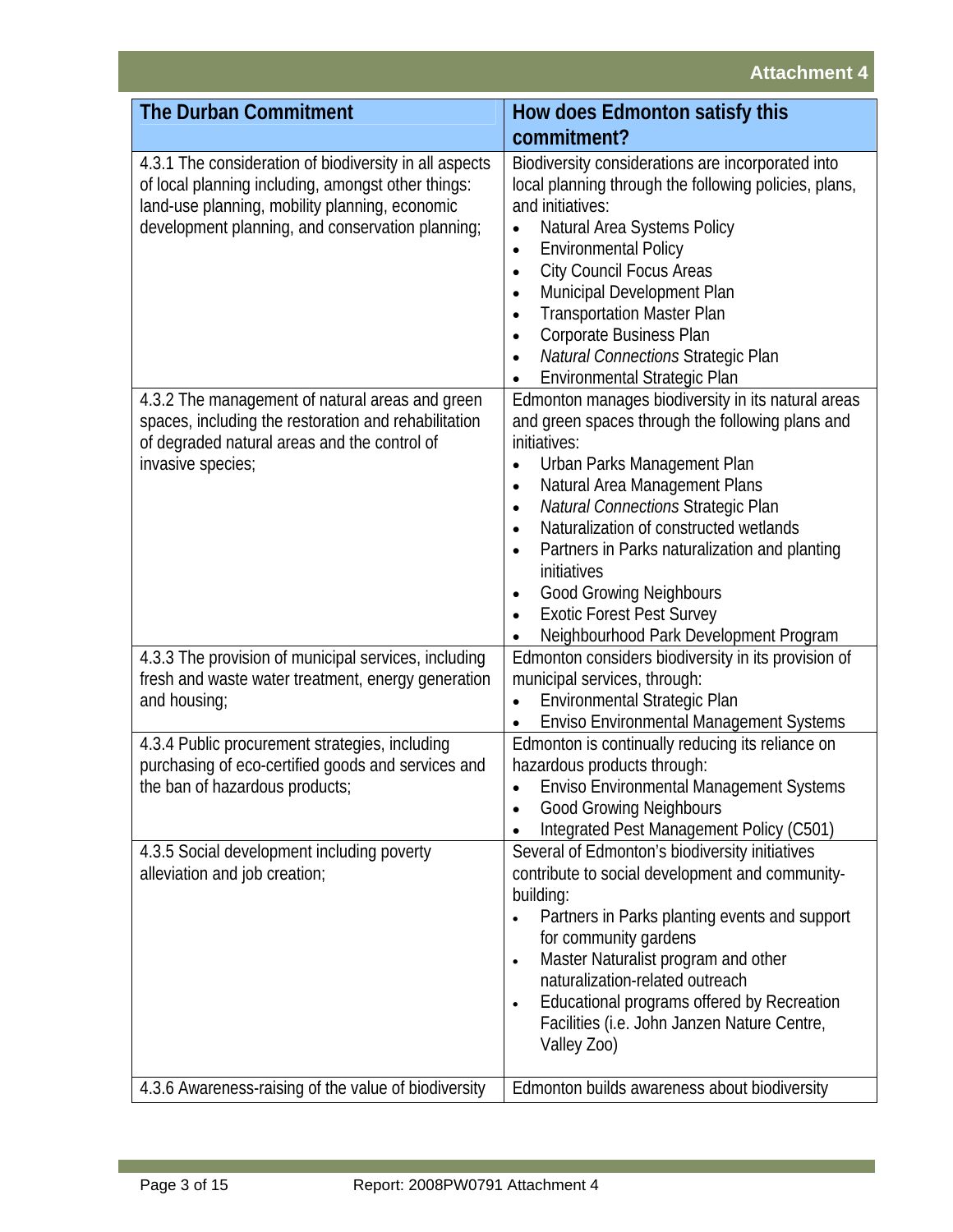| The Durban Commitment                                                                                                                                                                                        | How does Edmonton satisfy this                                                                                                                                                                                                                                                                                                                                                                                                                                                                               |
|--------------------------------------------------------------------------------------------------------------------------------------------------------------------------------------------------------------|--------------------------------------------------------------------------------------------------------------------------------------------------------------------------------------------------------------------------------------------------------------------------------------------------------------------------------------------------------------------------------------------------------------------------------------------------------------------------------------------------------------|
|                                                                                                                                                                                                              | commitment?                                                                                                                                                                                                                                                                                                                                                                                                                                                                                                  |
| and the need for its protection in all sectors of<br>society;                                                                                                                                                | through the following plans and initiatives:<br><b>Natural Connections Strategic Plan</b><br>EcoVision Annual Report<br>$\bullet$<br>Local Action for Biodiversity: Biodiversity Report<br>$\bullet$<br>and Biodiversity Demonstration Projects<br>Master Naturalist program and other<br>$\bullet$<br>naturalization-related outreach<br>Educational programs offered by Recreation<br>Facilities (i.e. John Janzen Nature Centre,<br>Valley Zoo)<br>Carbon Dioxide Reduction Edmonton (CO <sub>2</sub> RE) |
| 4.3.7 Stakeholder participation in all relevant<br>aspects of local biodiversity governance; and                                                                                                             | Stakeholders are involved in Edmonton's<br>biodiversity governance through:<br>Natural Areas Advisory Committee<br><b>Environmental Advisory Committee</b><br>Public engagement process: Natural<br>Connections Strategic Plan<br>Full disclosure of conservation planning<br>documents on the City website<br>Public involvement opportunities offered<br>through the current planning process                                                                                                              |
| 4.3.8 The inclusion of biodiversity in city<br>partnerships and cooperation projects with public<br>and private partners.                                                                                    | Edmonton works in partnership to protect<br>biodiversity through:<br>Public/private restoration partnerships (e.g.<br>funds donated for restoration of Maple Ridge<br>wetland)<br>Ecological research partnerships with academic<br>$\bullet$<br>institutions<br>Establishment and participation as one of six<br>partners in the Edmonton and Area Land Trust                                                                                                                                               |
| 4.4 Remain committed to ongoing implementation of<br>that long-term local biodiversity strategy through the<br>enactment of guiding policies;                                                                | Edmonton's Natural Area Systems Policy and<br>Environmental Policy ensure our commitment to the<br>implementation of our biodiversity strategy.                                                                                                                                                                                                                                                                                                                                                              |
| 4.5 Actively engage with, and ensure participation<br>and involvement of all stakeholders; and                                                                                                               | See 4.3.7, above                                                                                                                                                                                                                                                                                                                                                                                                                                                                                             |
| 4.6 Actively participate in the ICLEI Local Action for<br>Biodiversity Initiative as the global network of local<br>governments for biodiversity.                                                            | Edmonton is one of 21 active partners in the<br>$\bullet$<br>Local Action for Biodiversity Initiative<br>Edmonton is hosting the ICLEI World Congress<br>$\bullet$<br>in June, 2009                                                                                                                                                                                                                                                                                                                          |
| 5. As a local government, we support efforts to<br>promote greater recognition by national<br>governments and international bodies of the critical<br>role local government plays in protecting biodiversity | Edmonton is known globally as an environmentally-<br>progressive leader, and has proven its commitment<br>to excellence in biodiversity conservation through<br>the many plans, policies, and initiatives described in                                                                                                                                                                                                                                                                                       |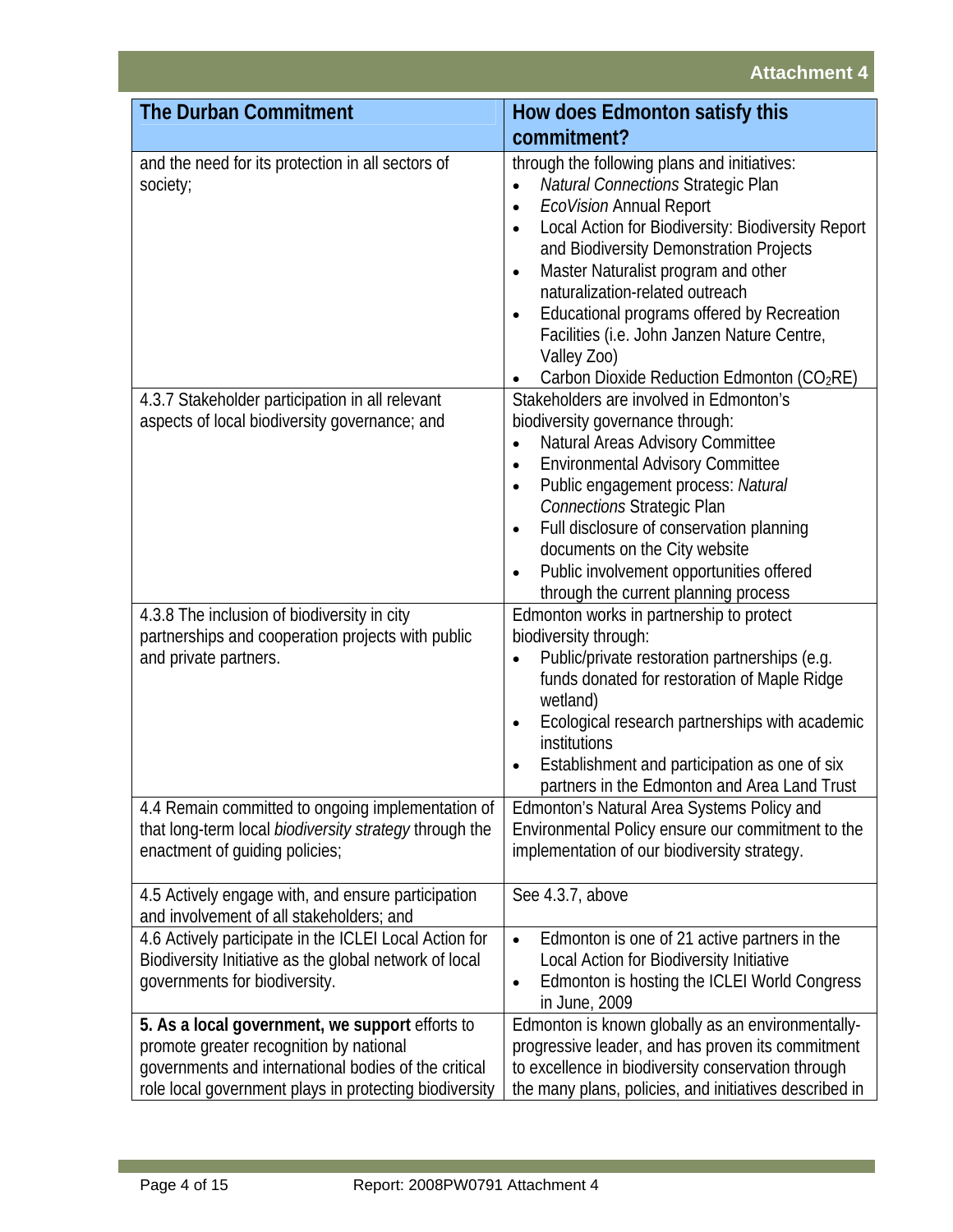| <b>The Durban Commitment</b>                                                                       | How does Edmonton satisfy this                                                        |
|----------------------------------------------------------------------------------------------------|---------------------------------------------------------------------------------------|
|                                                                                                    | commitment?                                                                           |
| at the local and global level. We recognize our own                                                | this report.                                                                          |
| role within the global environment and by signing<br>this Commitment we entrench our dedication to |                                                                                       |
| global biodiversity. We recognize the need to                                                      | The specific commitments of Countdown 2010 are<br>described in the following section. |
| contribute actively to the implementation of the                                                   |                                                                                       |
| objectives of the United Nations Convention on                                                     |                                                                                       |
| Biological Diversity and the objectives of the 2010                                                |                                                                                       |
| biodiversity target, adopted at the 2002 World                                                     |                                                                                       |
| Summit on Sustainable Development and a part of                                                    |                                                                                       |
| the Millennium Development Goals, aimed at                                                         |                                                                                       |
| reducing the rate of loss of biodiversity on our                                                   |                                                                                       |
| planet. We entrench our dedication to global<br>biodiversity by becoming a formal partner to       |                                                                                       |
| Countdown 2010 (if not already a partner) and by                                                   |                                                                                       |
| signing the Countdown 2010 Declaration, thereby                                                    |                                                                                       |
| committing to its targets, goals, objectives and                                                   |                                                                                       |
| principles.                                                                                        |                                                                                       |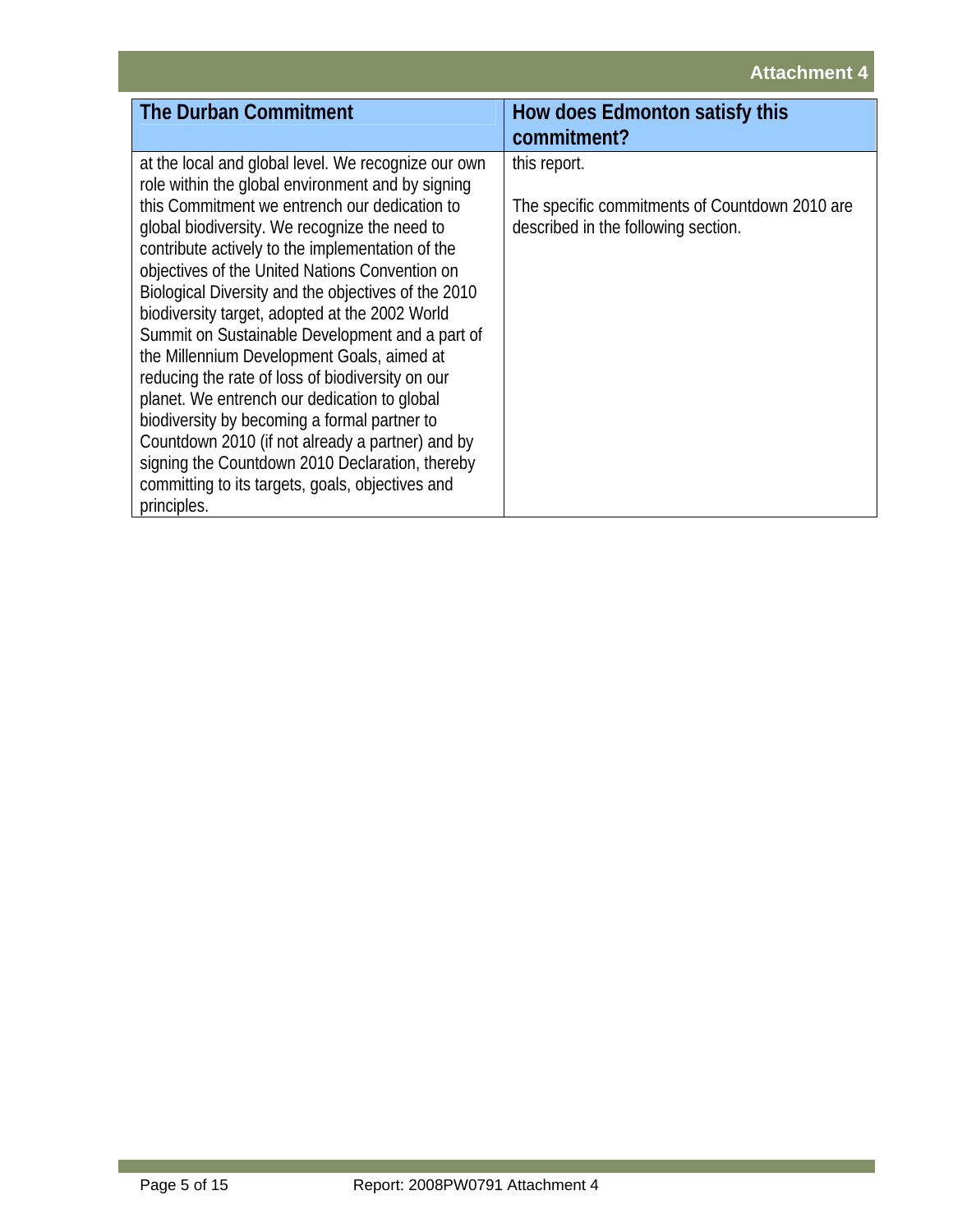| <b>Countdown 2010 Declaration</b>                                                                                                                                                                                                                                                                                                                                                                                                                                                                                                                                              | How does Edmonton satisfy this commitment?                                                                                                                                                                                                                                                                                                                                                                                                                         |
|--------------------------------------------------------------------------------------------------------------------------------------------------------------------------------------------------------------------------------------------------------------------------------------------------------------------------------------------------------------------------------------------------------------------------------------------------------------------------------------------------------------------------------------------------------------------------------|--------------------------------------------------------------------------------------------------------------------------------------------------------------------------------------------------------------------------------------------------------------------------------------------------------------------------------------------------------------------------------------------------------------------------------------------------------------------|
| Biodiversity - the web of life on earth - is essential to<br>the quality of human well-being, and it is a crucial<br>element in sustaining the social, economic and<br>spiritual dimension of all societies worldwide. Yet,<br>biodiversity continues to decline. Political<br>commitments have been made to stop this trend by<br>2010. Further steps need to be taken to honour this<br>commitment and to translate it into action.<br>We the undersigned will take every practical<br>opportunity to:                                                                       | Each of the listed conventions has made a<br>commitment to Countdown 2010 (i.e. to halt or<br>significantly reduce the current rate of biodiversity<br>loss by 2010). Their support for Countdown 2010<br>does not require any specific action on the part of<br>municipal partners.                                                                                                                                                                               |
| Support the commitments to halt or significantly<br>reduce the current rate of biodiversity loss by 2010,<br>made by:                                                                                                                                                                                                                                                                                                                                                                                                                                                          | Edmonton supports Countdown 2010 through many<br>policy, plans, and initiatives, including:                                                                                                                                                                                                                                                                                                                                                                        |
| World Environment Ministers in the<br>Hague Ministerial Declaration of the<br>Conference of Parties to the<br>Convention on Biological Diversity in<br>the Netherlands 2002;<br>World Heads of State in the Plan of<br>$\bullet$<br>Implementation at the United Nations<br>World Summit on Sustainable<br>Development in Johannesburg, South<br>Africa in 2002;<br>World Heads of State in the United<br>$\bullet$<br>Nations World Summit Outcome in<br>New York 2005;<br>A number of biodiversity related<br>$\bullet$<br>conventions and regional processes<br>since 2001. | Natural Area Systems Policy (C531)<br>$\bullet$<br>Environmental Policy (C512)<br>$\bullet$<br><b>City Council Focus Areas</b><br>$\bullet$<br>Municipal Development Plan<br>$\bullet$<br>Environmental Strategic Plan<br>$\bullet$<br><b>Natural Connections Strategic Plan</b><br>$\bullet$<br>Local Action for Biodiversity: Biodiversity Action<br>$\bullet$<br>Plan and demonstration projects<br><b>Enviso Environmental Management Systems</b><br>$\bullet$ |
| <b>Encourage</b> decision makers at all levels, in both the<br>public and the private sector, to contribute to these<br>commitments and to:                                                                                                                                                                                                                                                                                                                                                                                                                                    |                                                                                                                                                                                                                                                                                                                                                                                                                                                                    |
| Increase public awareness and<br>$\bullet$<br>participation for biodiversity<br>conservation, including the promotion<br>of exemplary activities towards the<br>2010 biodiversity target;                                                                                                                                                                                                                                                                                                                                                                                      | See 4.3.6 of the Durban Commitment                                                                                                                                                                                                                                                                                                                                                                                                                                 |
| Better integrate biodiversity<br>$\bullet$<br>considerations into all relevant sectors<br>of public policy and economy;                                                                                                                                                                                                                                                                                                                                                                                                                                                        | See 4.3.1 of the Durban Commitment                                                                                                                                                                                                                                                                                                                                                                                                                                 |
| Undertake serious efforts to adapt<br>$\bullet$<br>human activities to the needs of natural<br>systems;                                                                                                                                                                                                                                                                                                                                                                                                                                                                        | See 4.3.2 of the Durban Commitment                                                                                                                                                                                                                                                                                                                                                                                                                                 |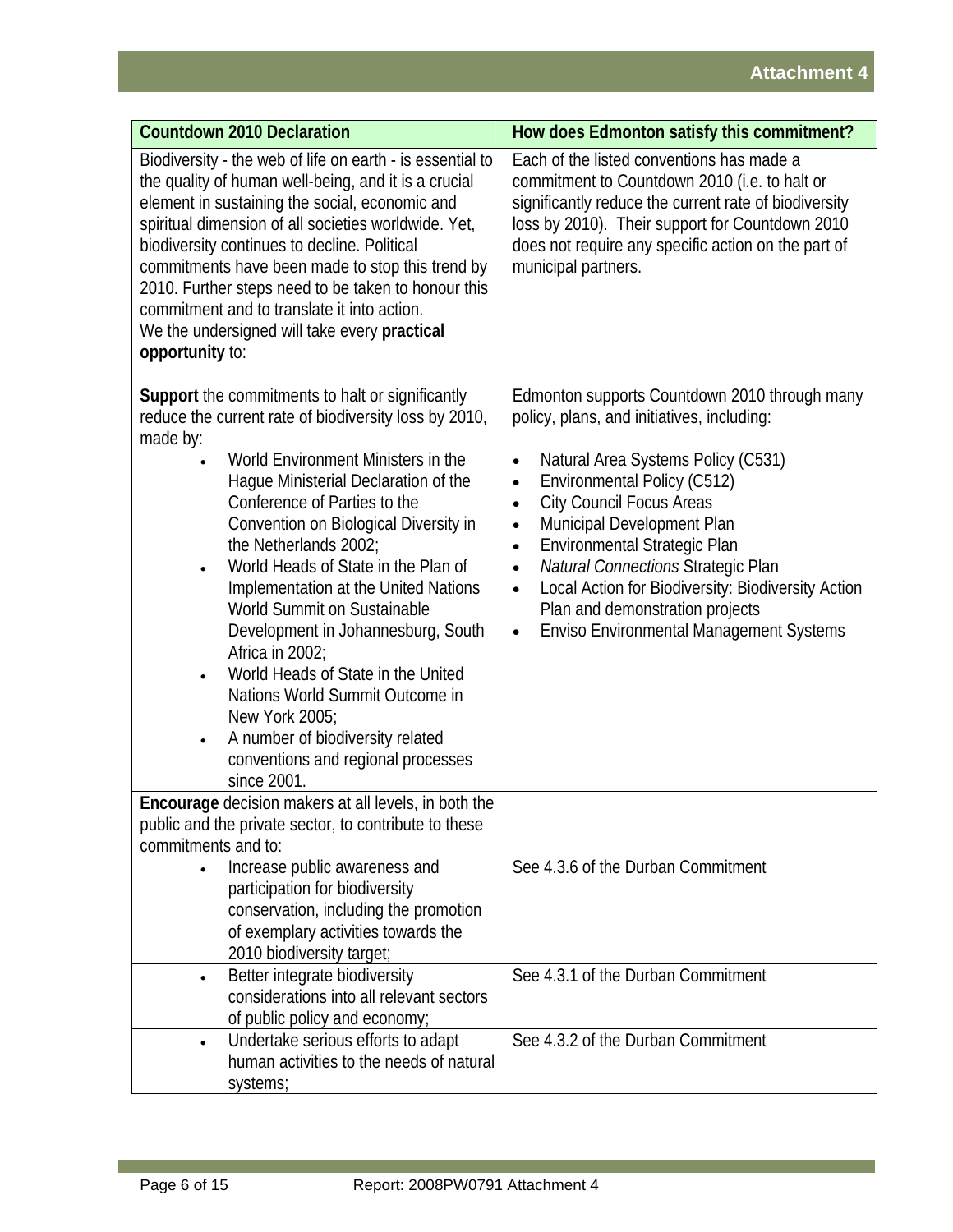**Attachment 4** 

| <b>Countdown 2010 Declaration</b>                                                                                                                                                                                                                                              | How does Edmonton satisfy this commitment?                                                                                                                                                                                                                   |
|--------------------------------------------------------------------------------------------------------------------------------------------------------------------------------------------------------------------------------------------------------------------------------|--------------------------------------------------------------------------------------------------------------------------------------------------------------------------------------------------------------------------------------------------------------|
| Support the development of suitable<br>$\bullet$<br>monitoring and indicator tools to<br>assess the state of biodiversity.                                                                                                                                                     | See 4.1 of the Durban Commitment                                                                                                                                                                                                                             |
| Commit ourselves to encourage and assist decision<br>makers and societies in achieving the 2010<br>biodiversity target, notably through:<br>• Actively promoting Countdown 2010 to<br>focus attention and mobilise resources<br>for achieving the 2010 biodiversity<br>target; | Countdown 2010 will be promoted through<br>Edmonton's hosting of the ICLEI World Congress in<br>2009. Edmonton's participation in the Local Action<br>for Biodiversity project is also helping the City to<br>promote and achieve the Countdown 2010 target. |
| Significantly reducing our own impact<br>$\bullet$<br>on biodiversity.                                                                                                                                                                                                         | See 4.3 of the Durban Commitment                                                                                                                                                                                                                             |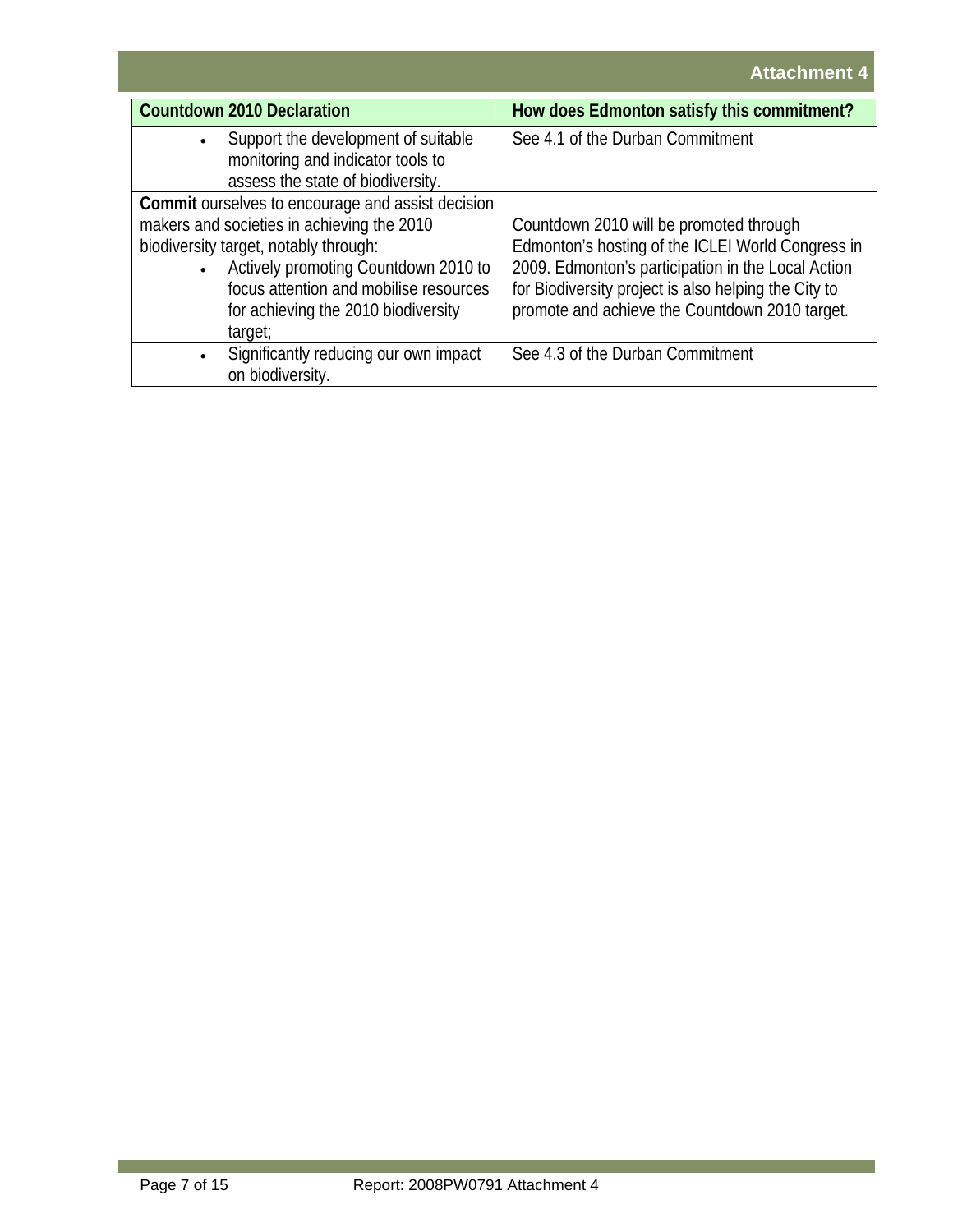### **Index of City of Edmonton policies, plans, and initiatives that relate to biodiversity**

#### **City Council Focus Areas**

Within the focus area of 'Environment' and the strategic issue 1.0, 'Healthy Ecosystem,' City Council has listed the following priorities:

- To minimize the impact of activities on our air, land, and water systems;
- To use our natural resources prudently; and
- To maintain biodiversity.

#### **Corporate Business Plan**

This plan contains the following goals and initiatives that relate to biodiversity protection:

- Goal: Prudent stewardship of environment, infrastructure and technology.
- Initiative: Natural and built environment is protected, conserved and enhanced
- Initiative: Conserve natural sites in Edmonton's table lands, North Saskatchewan River Valley and ravine system.

#### **Ecological Design Report**

An Ecological Design Report is a new planning tool that was first trialed in the planning process of Big Lake Neighbourhood One. This report helps to integrate ecological design principles into the early stages of the design of a neighbourhood, in order to protect biodiversity and reduce the neighbourhood's ecological impact. Recommendations from these reports may include innovative storm water management techniques, wildlife passages, building and roadway placement for conservation and connectivity of natural features, and opportunities for long term public education.

#### **Ecological research partnerships with academic institutions**

The City of Edmonton collaborates both formally and informally with ecological researchers from a range of academic institutions. Recent examples include research on the movement of deer across roadways, and studies of biodiversity in constructed and natural wetlands.

#### **EcoVision Annual Report**

The EcoVision Annual reports promote environmental awareness and accountability through yearly public reporting on the City of Edmonton's environmental achievements, challenges, and performance. Currently, the City's performance in protecting biodiversity is measured through indicators charting the protection of natural areas in the river valley, ravines, and tablelands (section 4.2 of 2007 report). Other indicators that relate indirectly to biodiversity include herbicide use (section 4.4), Eco-station use (section 4.4), and surface water quality (section 5.2).

#### **Edmonton and Area Land Trust**

The City of Edmonton is the founder and one of six partners in the Edmonton and Area Land Trust (EALT). The other partners are the Edmonton Community Foundation, the Edmonton Nature Club, the Urban Development Institute, the Land Stewardship Centre of Canada, and the Legacy Lands Stewardship Society. The EALT is a not-for-profit charitable conservation agency, and uses a range of tools to protect natural areas, including donations of land and money, land purchase, and the use of conservation easement agreements.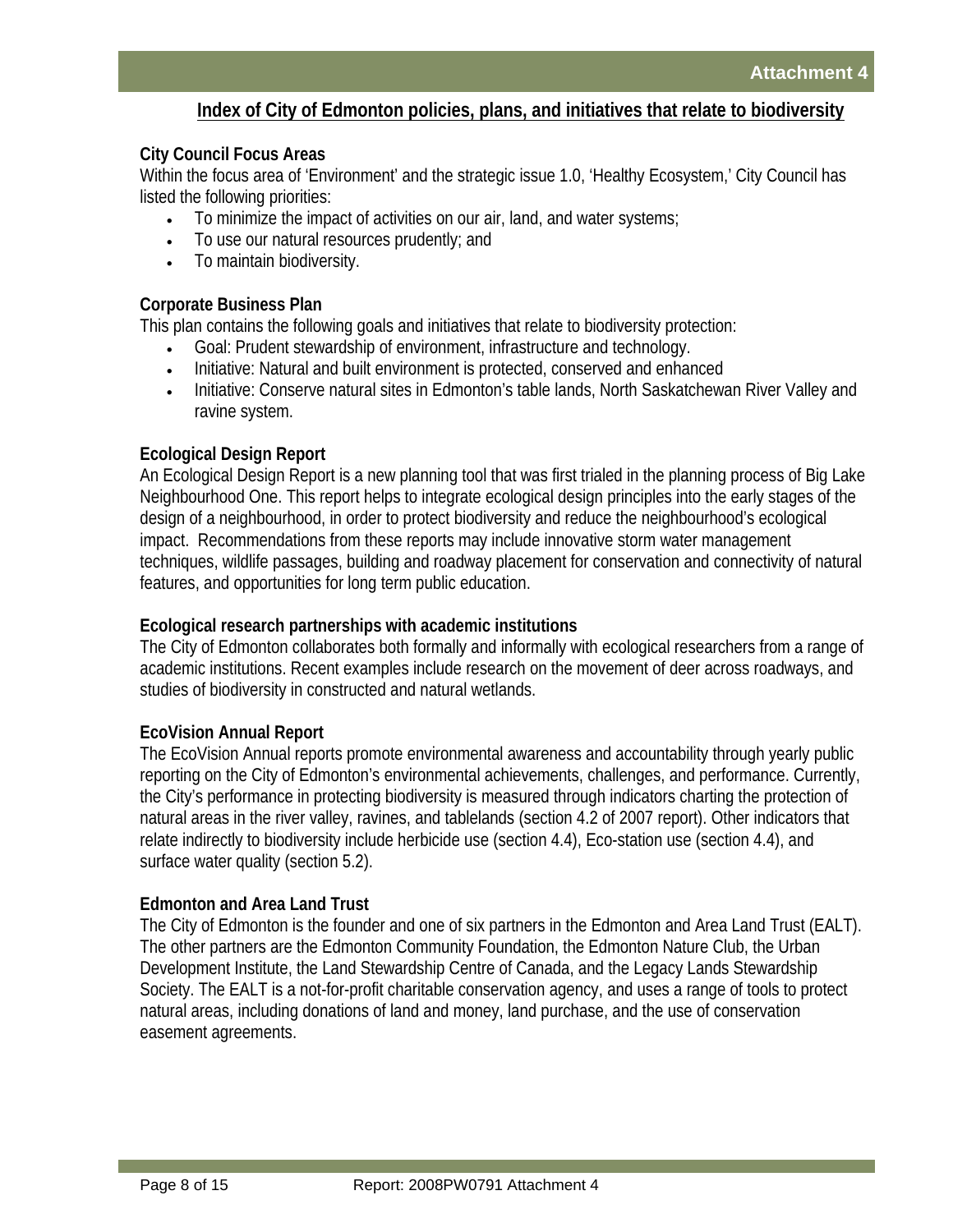#### **Environmental Advisory Committee**

13 members of the public, including representatives from provincial and federal government agencies and academic institutions, meet regularly to support the implementation of the Environmental Strategic Plan, and to provide a public perspective on how particular environmental issues impact the community. The committee primarily focuses on the 10 environmental topics that form the Environmental Strategic Plan, including some that are directly related to biodiversity conservation (i.e. Natural Systems) and others that have an indirect link (i.e. Clean Air, Solid Waste Management, Toxics Reduction).

### **Environmental Policy (C512)**

This policy states, in part, that the City of Edmonton:

- Will exercise environmental stewardship of its operations, products and services, based on its commitment to: (a) prevent pollution, (b) continually improve its environmental performance by setting and reviewing environmental objectives and targets, and (c) meet or exceed applicable environmental legal requirements and other requirements to which it subscribes.
- Through its planning, decision-making process, and leadership, will promote the development of an environmentally sustainable community that functions in harmony with the natural environment.
- Will take a leadership role in protecting natural heritage and biodiversity within the municipality and region.

#### **Environmental Strategic Plan (ESP)**

Each of the Environmental Strategic Plan's 10 focus areas relate directly or indirectly to biodiversity protection:

- 1. Clean Air
- 2. Climate Protection
- 3. Environmental Emergency Response
- 4. Natural Area Systems
- 5. Resource Conservation
- 6. Solid Waste Management
- 7. Sustainable Business Development
- 8. Sustainable Urban Planning/Development
- 9. Toxics Reduction
- 10. Water

The Plan's *Natural Area Systems Strategy* (section 4.0) includes specific commitments to:

4.2.1.1: Plan, develop, and protect an ecologically functional natural system within the city.

4.2.1.2: Protect and conserve existing designated natural areas within City boundaries, ensuring that these areas are managed to maintain their ecological integrity, protect and enhance regional biodiversity, and retain their natural character, while facilitating the possibility of minimum disturbance, low-impact outdoor recreation and nature appreciation in selected areas.

4.2.1.3: Acquire additional Environmentally Sensitive Areas and Significant Natural Areas and associated linkages for protection as natural areas in Edmonton at sufficient number and rate to prevent the loss of ecologically unique and sensitive land areas, and to expand the base of protected natural areas in step with, or in advance of, the overall growth of the City and the conversion rate to developed urban land.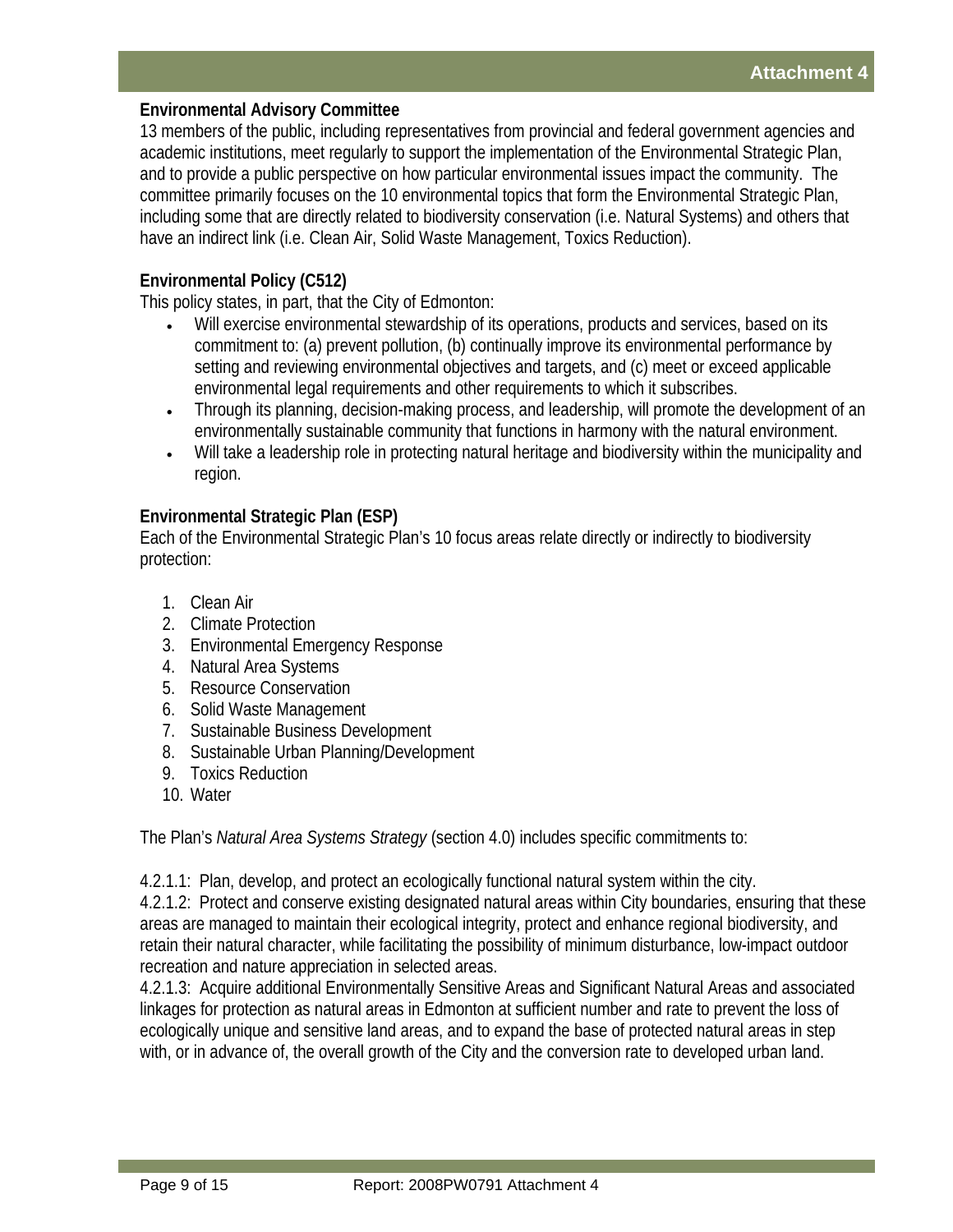4.2.2.1: Initiate, develop and support partnerships with landowners of environmentally sensitive or ecologically valuable lands and with community groups to protect and manage those lands to maximize their ecological value and maintain biodiversity.

4.2.2.2: Motivate and inspire Edmontonians to support the conservation of the City's biodiversity and natural areas, appreciate nature within the City's boundaries, and undertake corporate and residential initiatives to protect habitat or enhance biodiversity.

4.2.3.1: Establish an effective network of linkages and protected areas that links natural areas in the greater Edmonton region and protects biodiversity.

### **Enviso Environmental Management Systems**

Edmonton's nine Environmental Management Systems provide a structure through which the City is improving its environmental performance, preventing pollution, and complying with regulations. Many of the initiatives carried out through Enviso help to conserve biodiversity, both directly and indirectly. For instance:

- *Pesticide Reduction:* Parks has environmental management programs dedicated to achieving continual reduction in the use of synthetic pesticides in City operations and by the public.
- *Improved Snow Storage Facilities:* Streets Engineering has implemented infrastructure improvements to reduce the harmful effects of releasing large amounts of potentially contaminated spring meltwater into the North Saskatchewan River.
- *Improved Wastewater Management:* Drainage Services has an ongoing monitoring program to detect hazardous releases into lakes, creeks, and the river. The branch also has multiple programs aimed at eliminating discharges into the river, including combined sewer overflow, mercury, and ammonia.

### **Exotic Forest Pest Survey**

The Parks branch is a member of a cooperative, regional monitoring program for the early detection of invasive insects and diseases, especially those that threaten the urban forest (such as Dutch Elm Disease). The program's goal is to avert the establishment of invasive tree pests in order to minimize pesticide use and reduce tree loss in the urban forest, thereby maintaining habitat and biodiversity.

### **Good Growing Neighbours**

Through this program, Parks has committed to reducing the use of synthetic pesticides in their operations, and to educating Edmontonians about pesticide alternatives. Some of the initiatives of this program include:

- Designating herbicide-free parks and implementing no-spray buffer zones around daycares and playgrounds
- Spraying only temporary water bodies and targeting mosquitoes at larval stage
- Public extension programs and presentations

### **Integrated Pest Management Policy (C501)**

This policy states, in part, that:

- All forms of pest management activities on City property will follow the principles of Integrated Pest Management.
- A variety of preventive and non-chemical pest management strategies are used or considered before using the least toxic approved pesticide.

### **Local Action for Biodiversity**

Edmonton's participation in Local Action for Biodiversity, an international project spearheaded by the organization ICLEI (*Local Governments for Sustainability*) provides a venue to share our successes in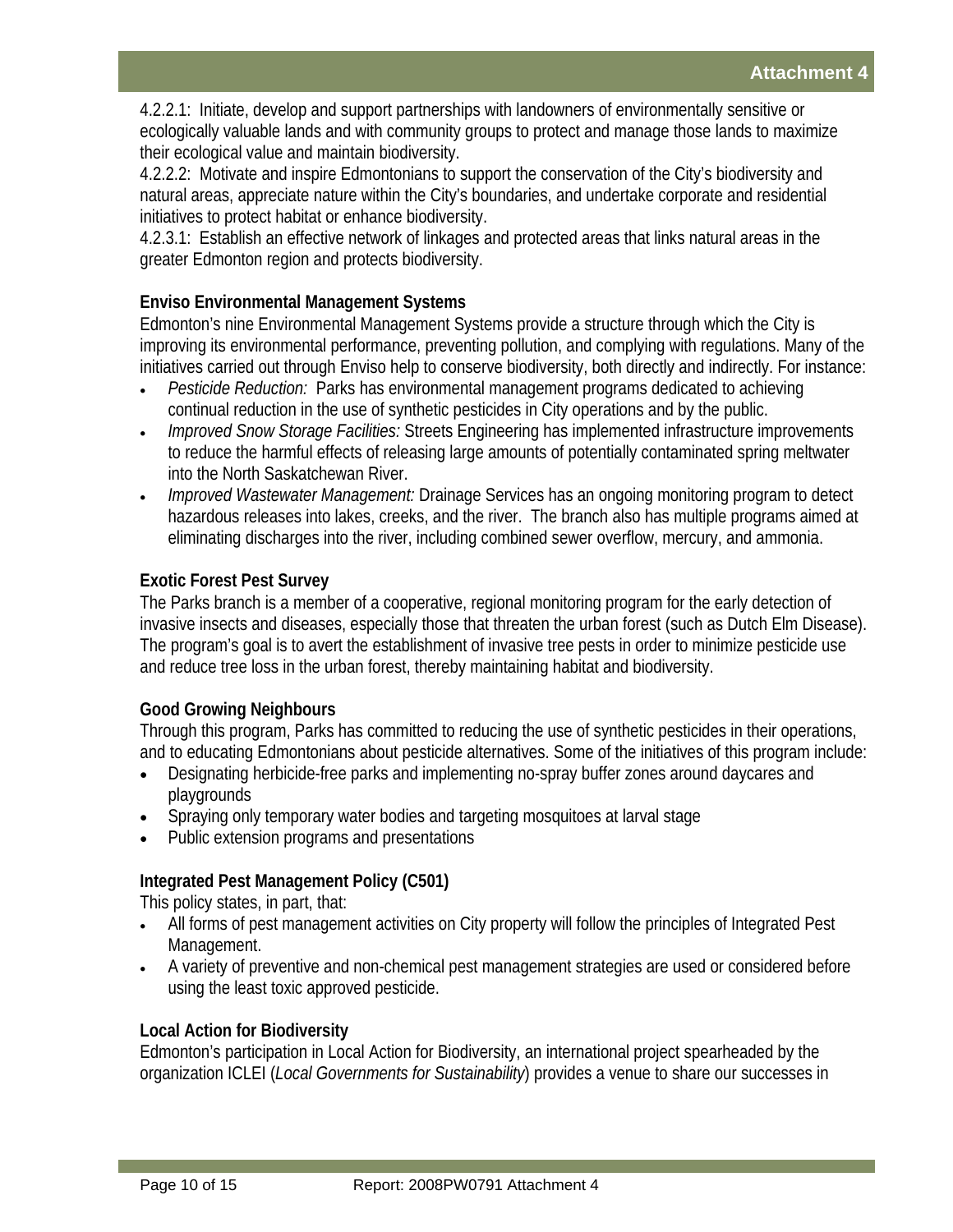biodiversity conservation, and to learn from other international leaders in this field. Some specific products of our involvement include:

- *Biodiversity Report*: Describes the state of Edmonton's biodiversity and our conservation governance structure
- *Biodiversity Action Plan:* Sets a 10-year plan for the conservation of local biodiversity across City departments
- *Biodiversity Demonstration Projects:* 21 projects that showcase City efforts to conserve biodiversity

#### **Master Naturalist program and other naturalization-related outreach**

The Office of Natural Areas is currently developing a suite of initiatives that build on existing efforts to engage the public in biodiversity conservation. These include a Master Naturalist program to train people in natural areas conservation and provide opportunities for volunteer stewardship, in addition to improved educational materials and resources that focus on naturalization and build appreciation for Edmonton's natural areas.

#### **Municipal Development Plan**

Edmonton's MDP, Plan Edmonton, includes two priority areas specific to biodiversity conservation:

- *Preservation and Enhancement of the Natural Environment and Open Spaces:*  Preserve and enhance the river valley, natural areas and open space within the urban landscape; recognize these areas as critical aspects of successful planned growth of the City; and, link them to the extent possible.
- *Protection of the Natural Environment:*  Develop an integrated environmental protection strategy in partnership with the Province and neighbouring municipalities designed to improve air and river water quality, promote conservation, and

ensure effective preservation and management of the City's green spaces.

Within these priority areas lie specific strategies that are linked to biodiversity protection, including:

1.1.3a: Incorporate the protection of natural areas systems in planning for communities, for the ecological, recreational, educational, economic and health benefits they provide. 1.6.1: Develop a comprehensive, integrated plan for the river valley, natural areas and open space land that …encourages the conservation and integration of natural areas that are sustainable and feasible. 1.6.4: Acquire and restore natural areas of ecological value (identified in the *Natural Connections*  Strategic Plan) as well as critical natural linkages and buffers to ensure they remain sustainable in an urban environment.

### **Natural Area Management Plans**

These plans are developed for natural areas in Edmonton that are to be conserved. They provide a baseline description of the natural area, in addition to site-specific management goals, objectives and strategies. They also identify roles and responsibilities for biodiversity management before, during and after development, including the protection of water resources, habitat quality, wildlife, vegetation, and naturally and culturally significant features.

**Natural Area Systems Policy (C531)**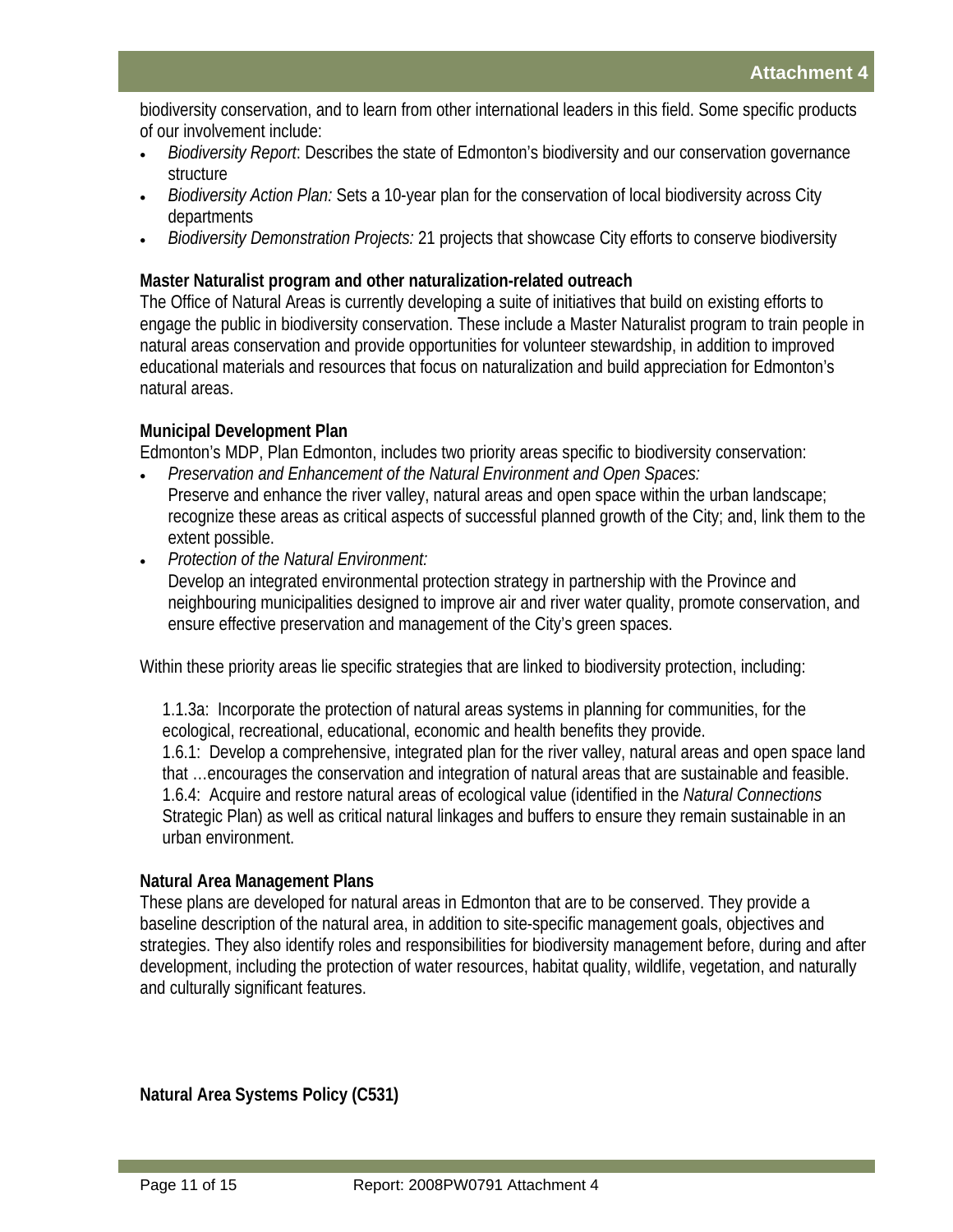This policy states, in part, that the City of Edmonton:

- Is committed to conserving, protecting, and restoring our natural uplands, wetlands, water bodies, and riparian areas, as an integrated and connected system of natural areas throughout the city.
- Will balance ecological and environmental considerations with economic and social considerations in its decision making and demonstrate that it has done so.
- Will direct Administration to (b) conserve natural area systems in discharging their duties, and (c) require ecological information to support planning and development applications.
- Will conserve, protect, and restore natural area systems through the physical planning and development process; according to the provisions of municipal, provincial and federal policy and legislation.

#### **Natural Areas Advisory Committee**

The City's Natural Areas Advisory Committee (NAAC) is a citizen committee that advises Administration on natural areas issues at the policy level. NAAC was created in 2002 and includes 11 members of the public, including seven citizens-at-large, one Government of Alberta representative (currently Sustainable Resource Development), one conservation organization representative (currently the Wildlife Rehabilitation Society of Edmonton), one University of Alberta representative, and one Urban Development Institute representative.

#### *Natural Connections* **Strategic Plan**

*Natural Connections*, completed in 2007, is the City's strategic conservation plan. It applies an outcomebased, ecological network approach to the conservation of Edmonton's natural areas systems and includes the following goals and strategic directions (from section 3):

#### *Goals*

- The City of Edmonton will secure a protected and functional ecological network.
- The City of Edmonton will manage Edmonton's ecological network effectively and will work collaboratively with other conservation agencies to do so.
- The City of Edmonton will work with the community to support conservation goals, and will form partnerships with conservation leaders in the community.

#### *Strategic Directions*

- Using the means available to it, the City will expand Edmonton's ecological network by securing and restoring natural systems, and by supporting and partnering with others in this work in the areas where it is appropriate to do so.
- The City will ensure that conservation is given equal weight to other considerations in the planning process and that decisions concerning natural systems are based on the best available conservation science.
- Using the means available to it, the City will increase capacity for ecological stewardship by implementing programs and practices that establish clear management roles and responsibilities, support the efforts of conservation organizations and private corporations, and reflect a watershed approach to the management of Edmonton's natural systems.
- The City will work within its means to establish a well-connected network of conservation partners, including conservation and other community groups, landowners, the development and academic communities, adjacent municipalities, and other orders of government, to foster the sharing of information and expand organizational capacity.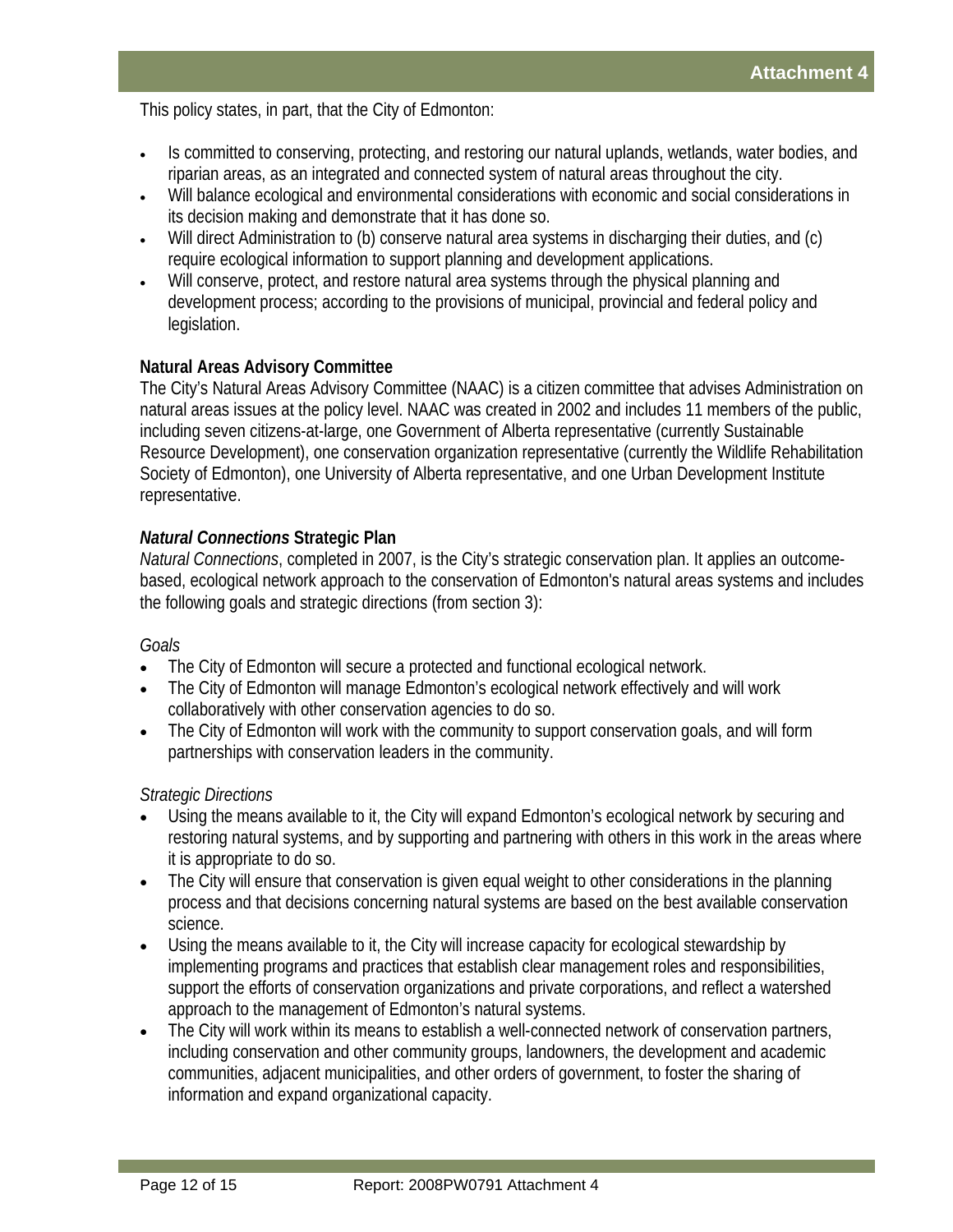- The City will develop education programs that increase Edmontonians' recognition and appreciation of the value of Edmonton's natural areas systems and the ecological processes they support, and will establish internal processes to capture and integrate the local ecological knowledge of community members.
- The City will strive to establish Edmonton as a leading municipality in conservation, and will pursue innovative approaches to secure and manage its ecological network.
- The City is committed to increasing the accessibility of all natural areas systems information, within the corporation and from the community, and to ensuring that this information is current and comprehensive.

#### **Naturalization of constructed wetlands**

In keeping with City's Water Quality Strategy, the Drainage Services branch strives to use ecological restoration principles to develop naturalized wetland facilities and enhance the natural treatment of stormwater prior to discharge into creeks and into the North Saskatchewan River. To date, the City has constructed three wetlands and continues to plan for more in the future. Under the City's guidance, private developers have built an additional eight constructed wetlands to provide for stormwater management in new residential areas.

#### **Neighbourhood Park Development Program**

The Neighbourhood Park Development Program (NPDP) recognizes naturalization, landscape and habitat improvements as eligible projects for community partnership funding. Community partners define their project needs and expectations, and project assistance is available for site planning, plant material selection and project development.

#### **Partners in Parks**

Through the Partners in Parks program, the City encourages community involvement in beautification. The contributions of partners provide for an enhanced level of service: annuals are planted, areas naturalized, weeds eliminated and litter removed from public green areas. Some Partners in Parks volunteers are actively involved in the stewardship of natural areas.

#### **Transportation Master Plan**

The current Transportation Master Plan (TMP) includes sections on air quality, vehicle emissions, and greenhouse gas emissions, and emphasizes adherence to the River Valley Bylaw. In addition, the plan includes the following strategic goal and companion policies:

#### *2.2.7 Support initiatives which encourage the reduction of transportation-induced impacts on Edmonton's natural environment.*

- Develop the transportation system in a manner which is consistent with the preservation of the North Saskatchewan River Valley and its tributaries, as per the North Saskatchewan River Valley Bylaw.
- Provide an improved range of travel choices in order to encourage travel behaviour which reduces energy consumption, vehicle emissions and environmental degradation.
- Consider environmental impacts in the evaluation and selection of transportation system improvements.
- Develop and adopt operating practices which may be required to meet emerging environmental regulations or standards.

### **Urban Parks Management Plan**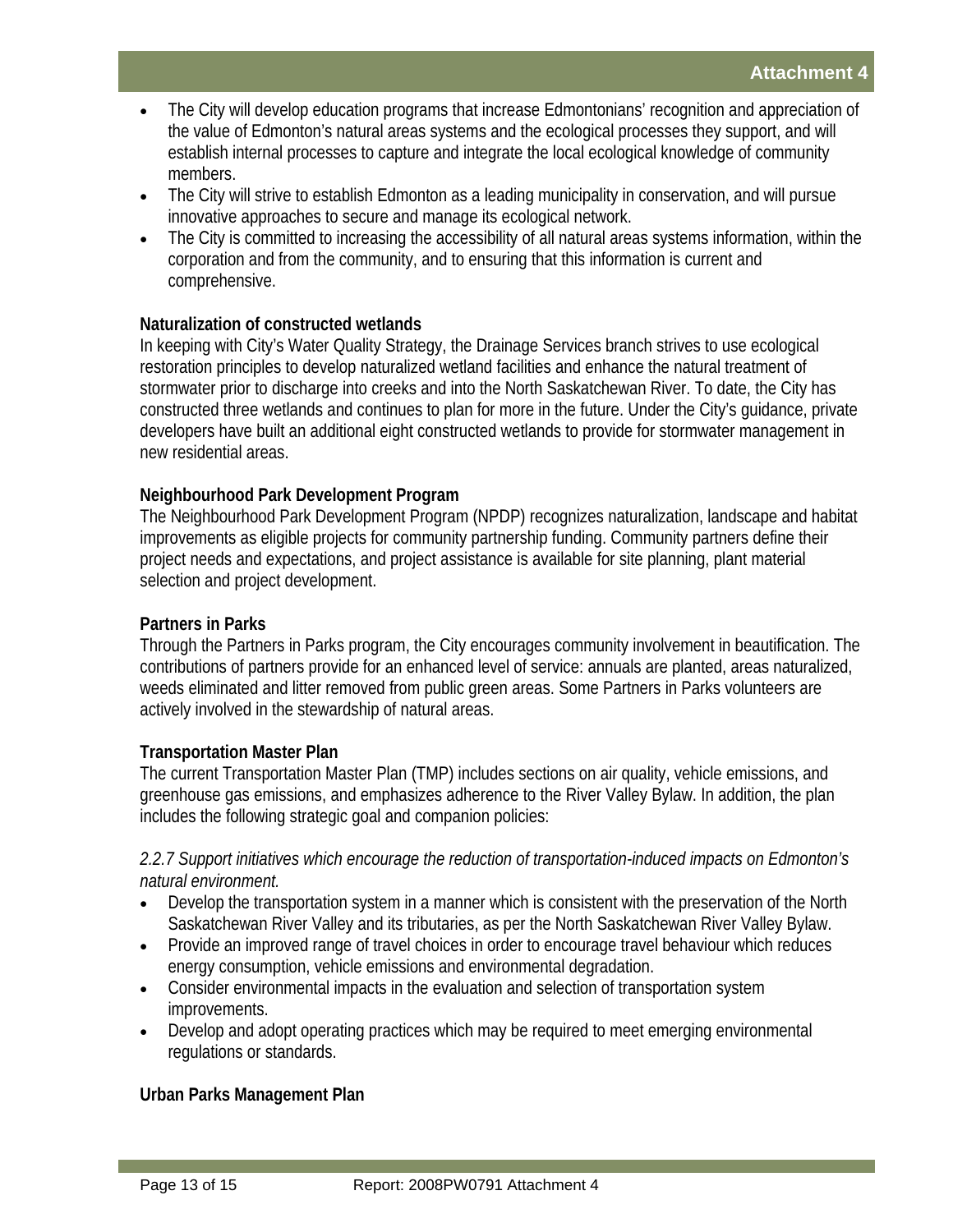The Urban Parks Management Plan (UPMP) outlines the City's strategic direction for acquiring, maintaining, and preserving Edmonton's parks, including those that contain natural areas. The plan identifies principles, action steps, and site development/operational guidelines for Edmonton's parks. The UPMP's Parkland Classification includes natural areas as a specific type of park, and lists guidelines for their acquisition and maintenance; describes requirements regarding buffers, location, access, and configuration; and lists acceptable types of development such as trails, signage, and park furniture (section 5.2.5).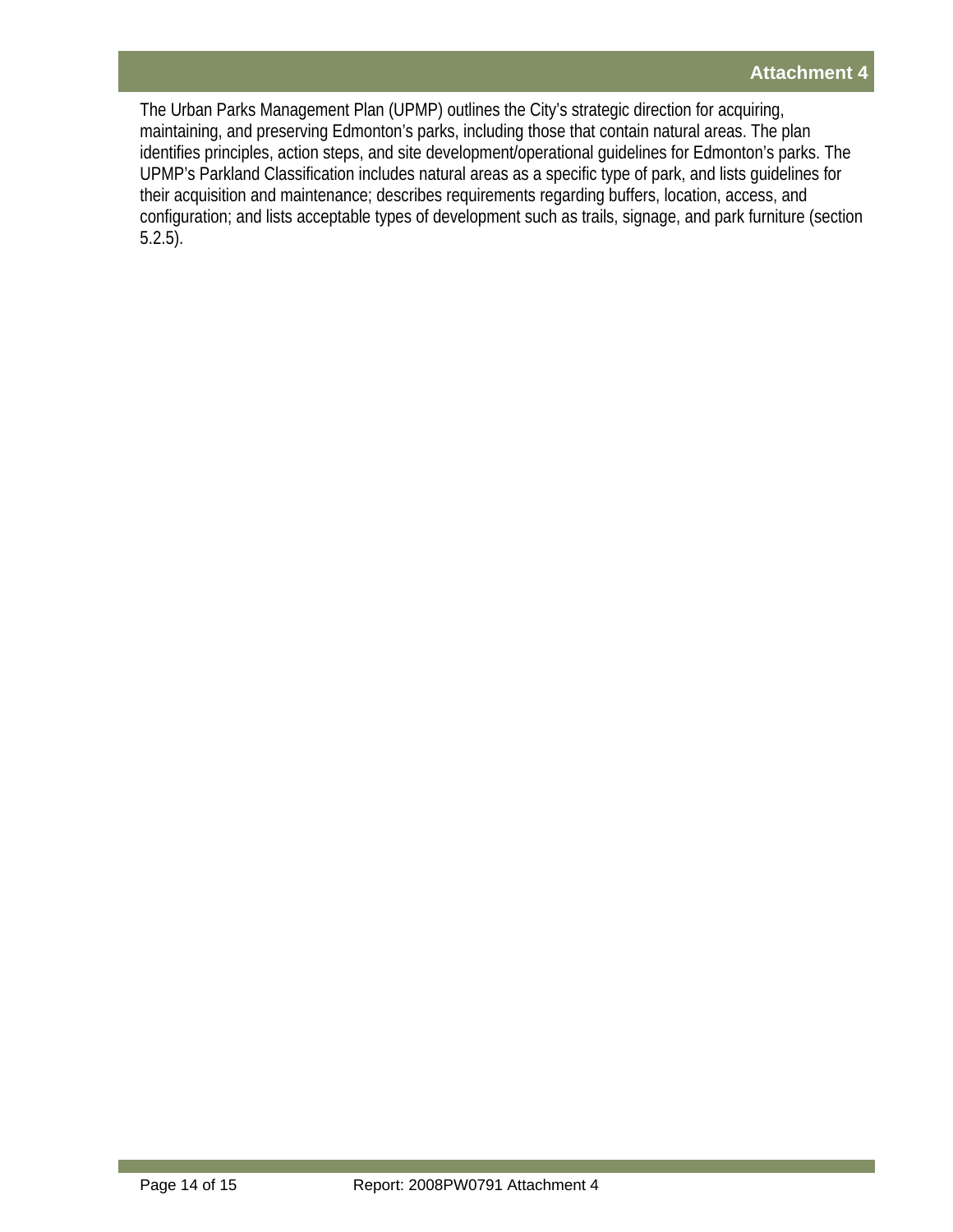#### **Glossary**

**Biodiversity**: Biodiversity, or biological diversity, refers to the variability among living organisms - within species (genetic diversity), between species (species diversity), and in ecosystems (ecosystem diversity).

**Conservation Planning:** An approach to planning that integrates the conservation of biodiversity into decision-making.

**Eco-Certified Goods and Services**: Goods and services that meet strict environmental certification standards, such as the EcoLogo standard developed by the Government of Canada.

**Ecological Footprint:** An ecological footprint is a measure of the demands humans place on nature. The ecological footprint measures what we consume from nature, for individuals, organizations, cities, regions, nations or humanity as a whole. It shows how much biologically productive land and water we occupy to produce all the resources we consume and to absorb our waste

**Ecological Network**: A coherent system of natural and/or semi-natural landscape elements that is configured and managed with the objective of maintaining or restoring ecological functions as a means to conserve biodiversity.

**Ecological Services:** Services which humans derive from ecological function such as photosynthesis, oxygen production, and water purification.

**Hazardous Product:** A product that poses a risk to the environment, human health, or public safety.

**Invasive Species:** Plants, animals, and micro-organisms that have been relocated to environments outside of their natural past or present distribution. They are harmful species whose introduction or spread threatens the environment, the economy or society.

**Natural Area:** An area of land or water that is dominated by native vegetation in naturally occurring patterns. Such areas could include grasslands, forests, wetlands, peatlands or riparian areas. Areas such as groomed parks, sports fields and schoolyards are not considered natural areas.

**Natural System:** A network of natural and/or semi-natural landscape elements that is configured and managed with the objective of maintaining or restoring ecological functions as a means to conserve biodiversity while also providing appropriate opportunities for education, research and passive recreation.

**Species:** A group of organisms (plants, animals, or micro-organisms) capable of interbreeding and producing fertile offspring.

**Sustainability:** Satisfying lives for all within the means of nature.